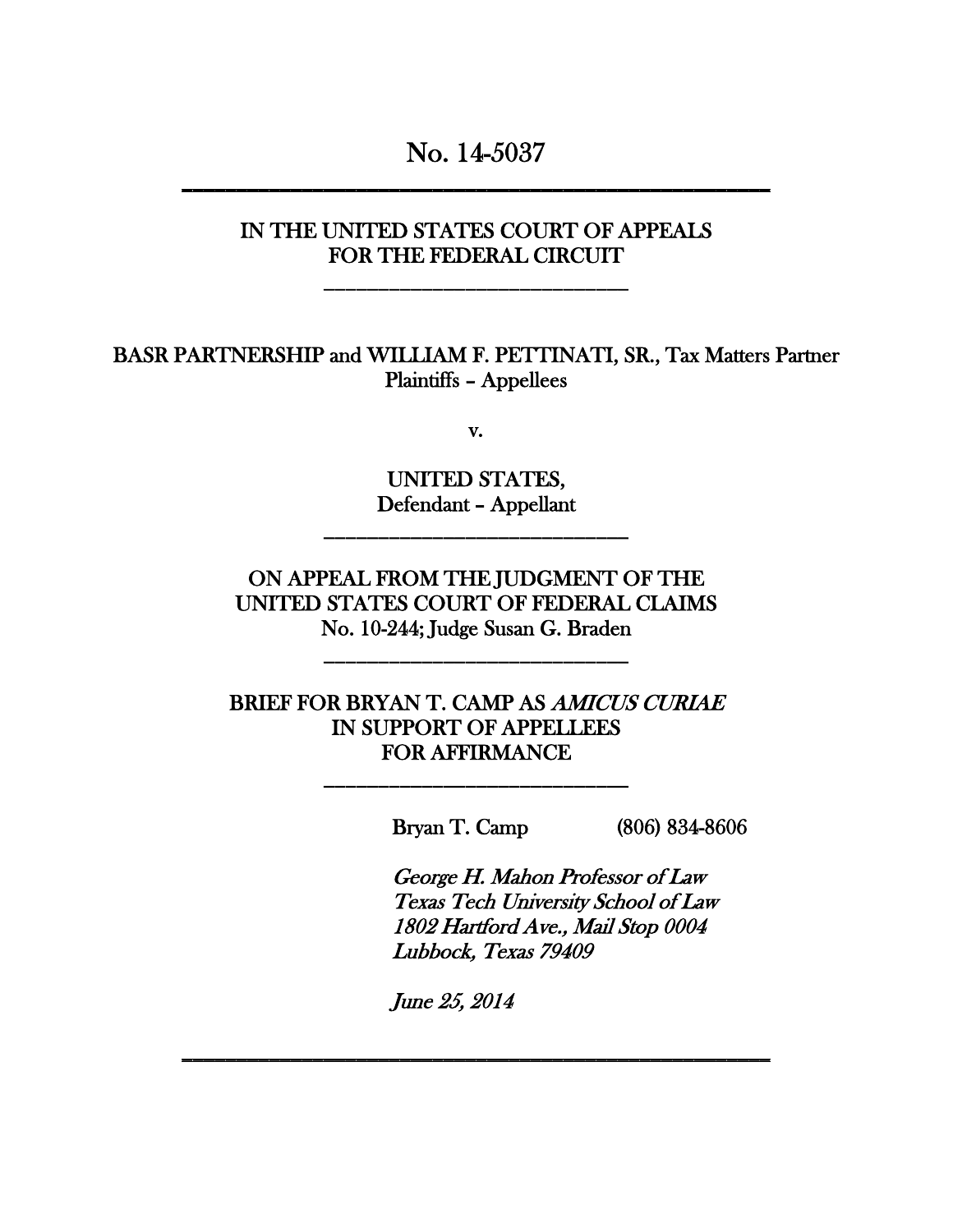# CERTIFICATE OF INTEREST

Counsel for the amicus Bryan T. Camp certifies the following

1. The full name of every party or amicus represented by me is: Bryan T. Camp.

2. The name of the real party in interest (if the party named in the caption is not the real party in interest) represented by me is: None.

3. All parent corporations and any publicly held companies that own 10 percent or more of the stock of the party or *amicus curiae* represented by me are: None.

4. The names of all law firms and the partners or associates that appeared for the amicus now represented by me in the trial court or agency or are expected to appear in this court are: None.

Date: June 25, 2014

Signature of counsel:  $\frac{S}{\sqrt{S}}$  Bryan T. Camp Printed name of counsel: Bryan T. Camp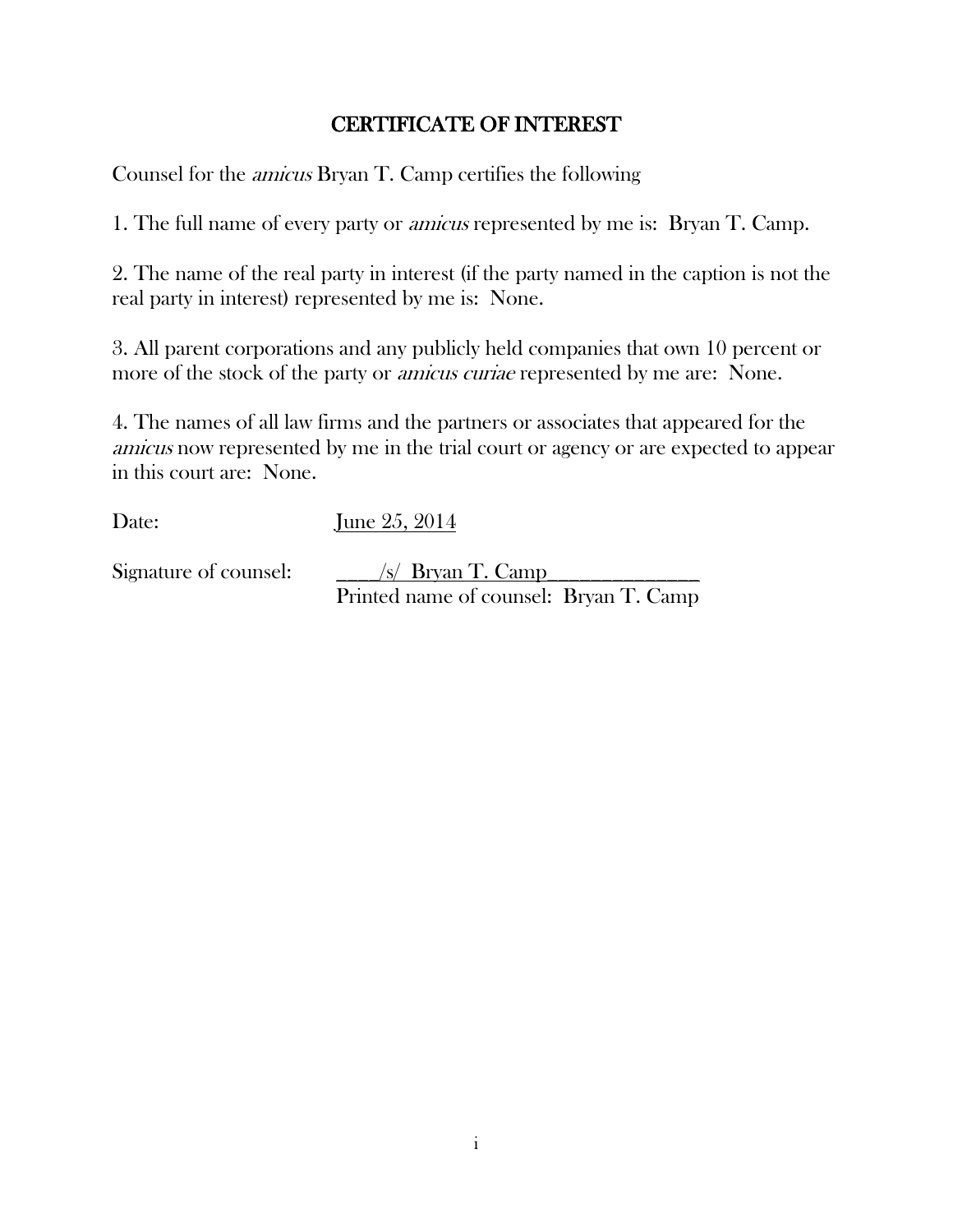# TABLE OF CONTENTS

|                 |                 | STATEMENT OF AMICUSIDENTITY, INTEREST AND AUTHORITY 1                                                |
|-----------------|-----------------|------------------------------------------------------------------------------------------------------|
|                 |                 |                                                                                                      |
|                 |                 |                                                                                                      |
|                 |                 |                                                                                                      |
| <b>ARGUMENT</b> |                 |                                                                                                      |
| $\mathbf{I}$ .  |                 | SECTION 6501(c)(1) HAS TRADITIONALLY BEEN READ AS<br>REFERRING TO TAXPAYER INTENT, NOT THE INTENT OF |
| II.             |                 | THE TRADITIONAL INTERPRETATION IS SUPPORTED BY                                                       |
| III.            |                 | THE TRADITIONAL INTERPRETATION IS SUPPORTED BY<br>SECTION 6501(c)(1)'s HISTORY AND RELATIONSHIP WITH |
|                 | A.              | Section 6501 was enacted as a statute of repose, and $\S6501(c)(1)$                                  |
|                 | <b>B.</b>       | The intent requirement in $\S6501(c)(1)$ is the same as the intent                                   |
|                 | $\mathcal{C}$ . | Section $6501(c)(1)$ should be read in harmony with $$7454$ . 23                                     |
|                 |                 |                                                                                                      |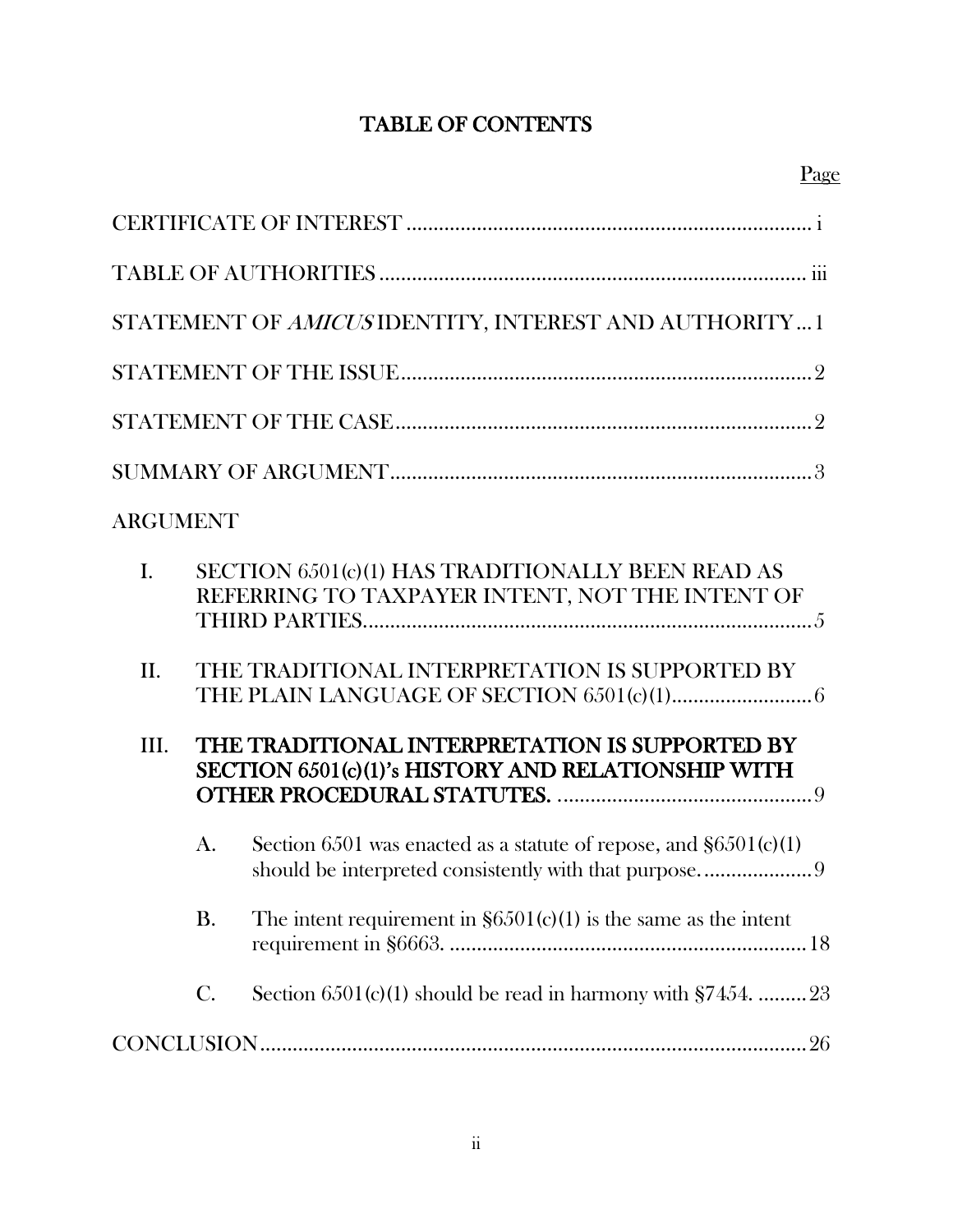# TABLE OF AUTHORITIES

# FEDERAL CASES

| Asphalt Indus., Inc. v. Commissioner,             |
|---------------------------------------------------|
| Botwinik Brothers of Mass., Inc. v. Commissioner, |
| Bowers v. New York & Albany Lighterage Co.,       |
| <b>Budd v. Commissioner,</b>                      |
| Desmonds, Inc. v. Commissioner,                   |
| Diamond Gardner Corp. v. Commissioner,            |
| Drieborg v. Commissioner,                         |
| Eliot Nat'l Bank v. Gill,                         |
| Helvering v. Mitchell,                            |
| Hoffman v. Commissioner,                          |
| Humphrey v. Commissioner,                         |
| In re Brown,                                      |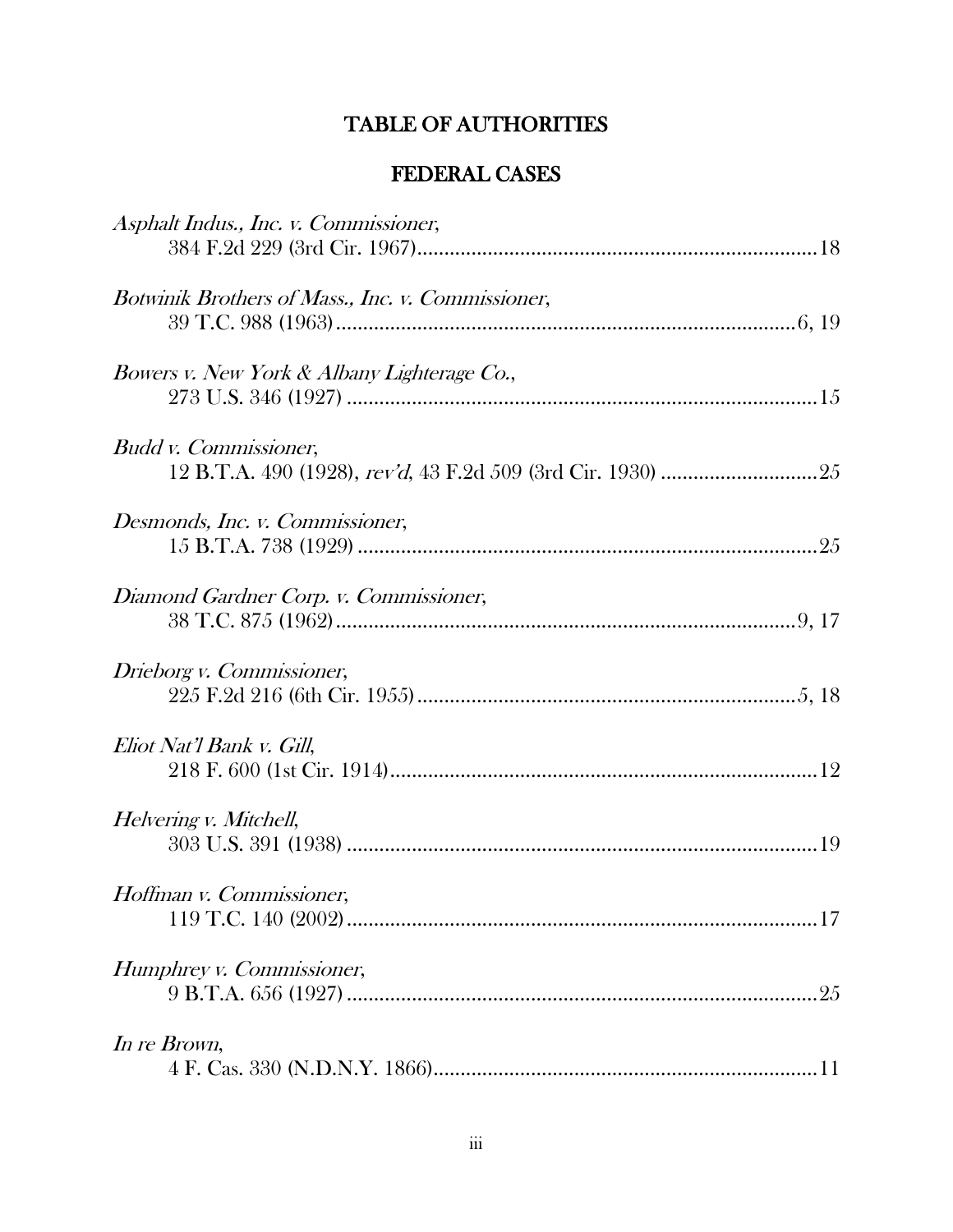| McGowan v. Commissioner,<br>T.C. Memo 2004-146, aff'd. 187 Fed. Appx. 915 (11th Cir. 2006) 23 |
|-----------------------------------------------------------------------------------------------|
| Neely v. Commissioner,                                                                        |
| Paddock v. United States,                                                                     |
| Payne v. Commissioner,                                                                        |
| Pittman v. Commissioner,                                                                      |
| R. H. Stearns Co. v. United States,                                                           |
| Schachter v. Commissioner,                                                                    |
| Schaffer v. Commissioner,                                                                     |
| Toxaway Mills v. United States,                                                               |
| United States v. Janis,                                                                       |
| United States v. Nashville, C. & St. L. Ry,                                                   |
| Welch v. Helvering,                                                                           |
| <i>Willits v. Commissioner,</i>                                                               |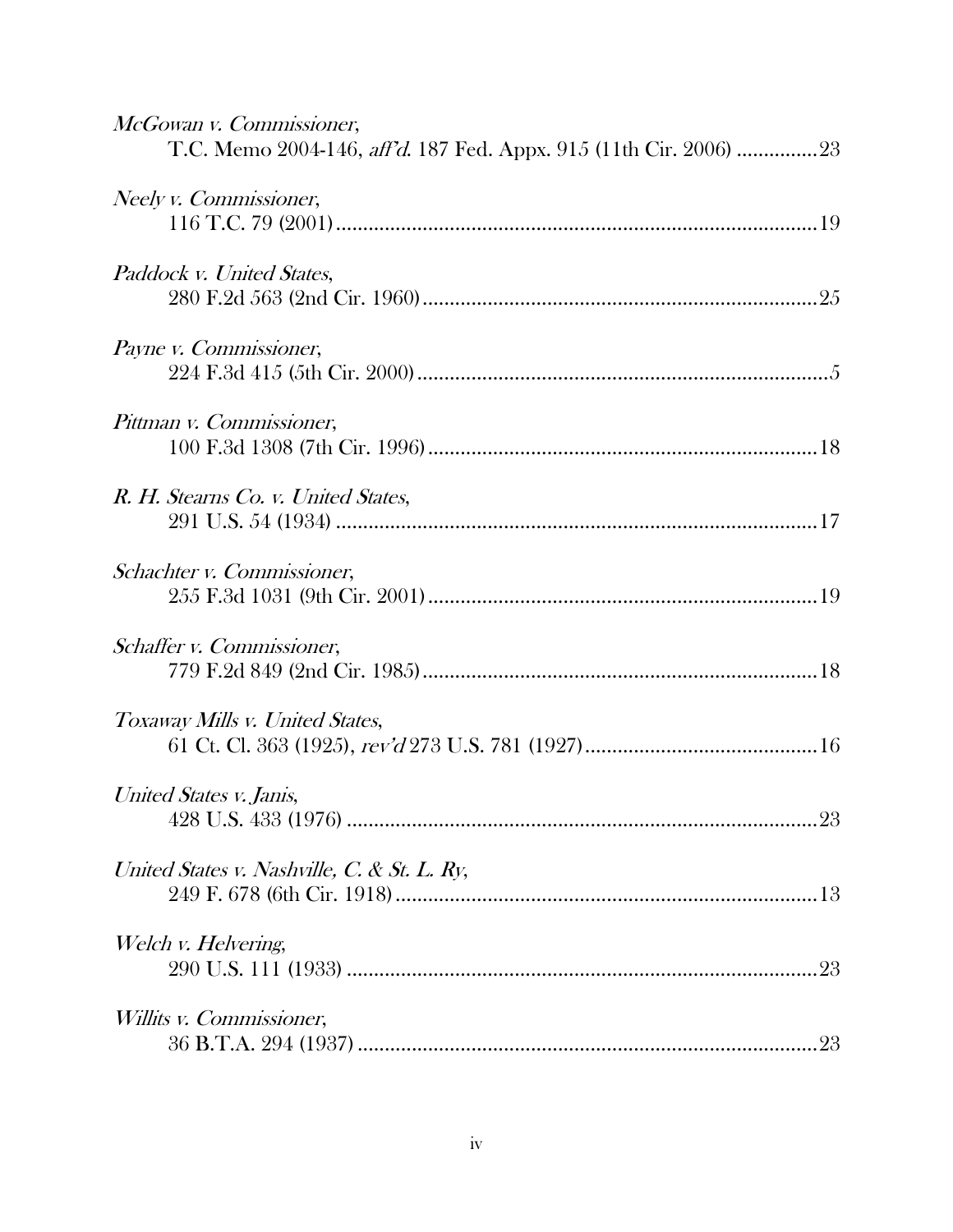| <i>Woods v. Lewellyn,</i> |  |
|---------------------------|--|
|                           |  |
|                           |  |
| Zuhone v. Commissioner,   |  |
|                           |  |

# FEDERAL STATUTES

## LEGISLATIVE MATERIALS

| H.R. 12863, 65th Cong. 2nd Session (as reported by H. Comm. of Ways and |  |
|-------------------------------------------------------------------------|--|
| H.R. 12863, 65th Cong. 3rd Sess., Report No. 617 (as referred to the    |  |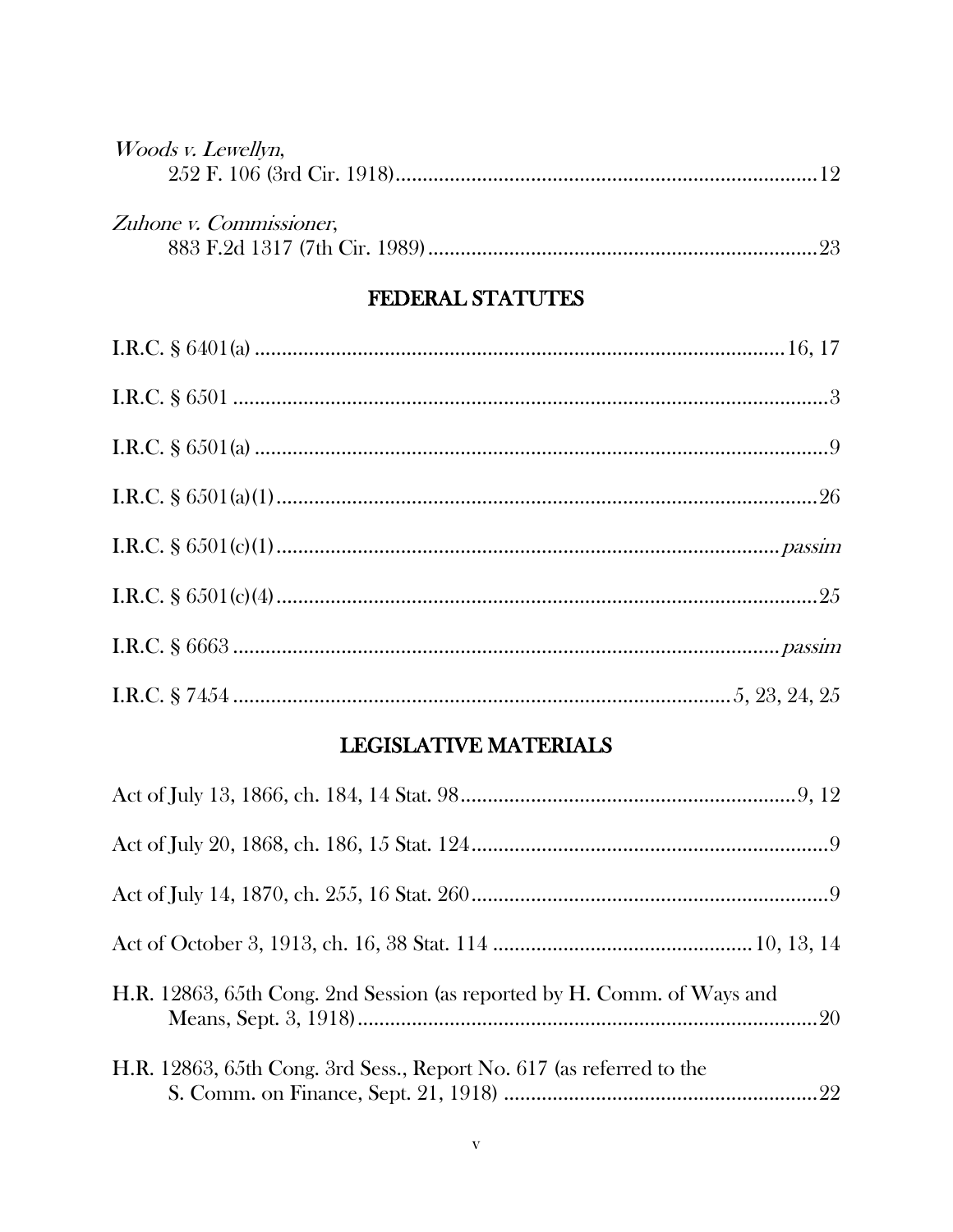| H.R. Rep. No. 69-356 (1926)(Conf. Rep.)                                 |  |
|-------------------------------------------------------------------------|--|
|                                                                         |  |
|                                                                         |  |
|                                                                         |  |
|                                                                         |  |
|                                                                         |  |
|                                                                         |  |
| Revenue Act of 1928: Hearings on H.R. 1 Before the S. Comm. on Finance, |  |
| S. Rep. No. 69-52 (1926),                                               |  |

## RULES

|--|--|--|--|--|

# OTHER AUTHORITIES

| Bryan T. Camp, <i>Loving' Return Preparer Regulation</i> ,             |  |
|------------------------------------------------------------------------|--|
| Bryan T. Camp, Tax Return Preparer Fraud and the Assessment Statute of |  |
| Bryan T. Camp, <i>Theory and Practice in Tax Administration</i> ,      |  |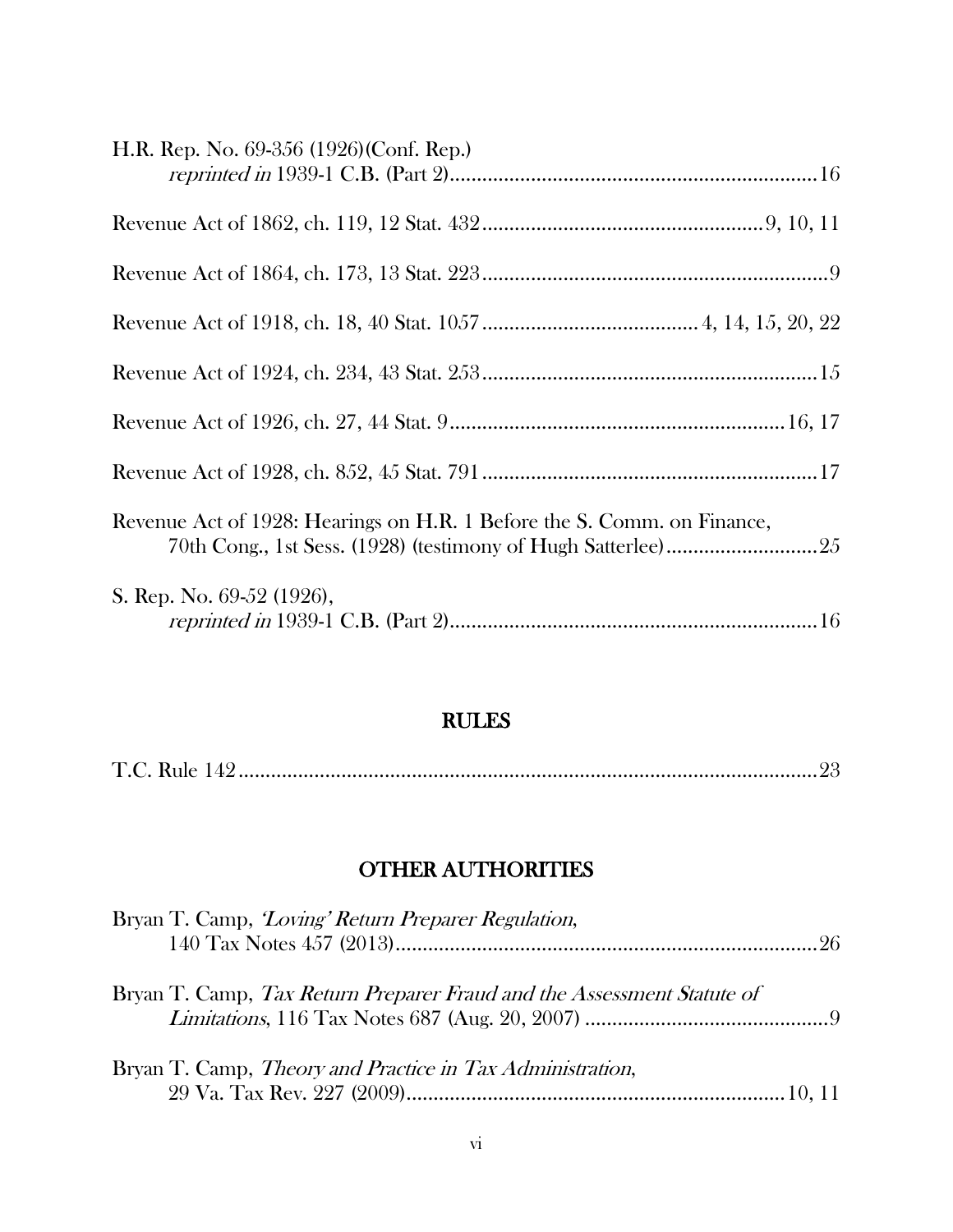| Field Service Advice Memorandum 200104006 (Jan. 26, 2001),                   |
|------------------------------------------------------------------------------|
|                                                                              |
| U.S. Revenue Acts 1909-1950 (Bernard D. Reams, Jr. ed. 1979)  20, 21, 22, 25 |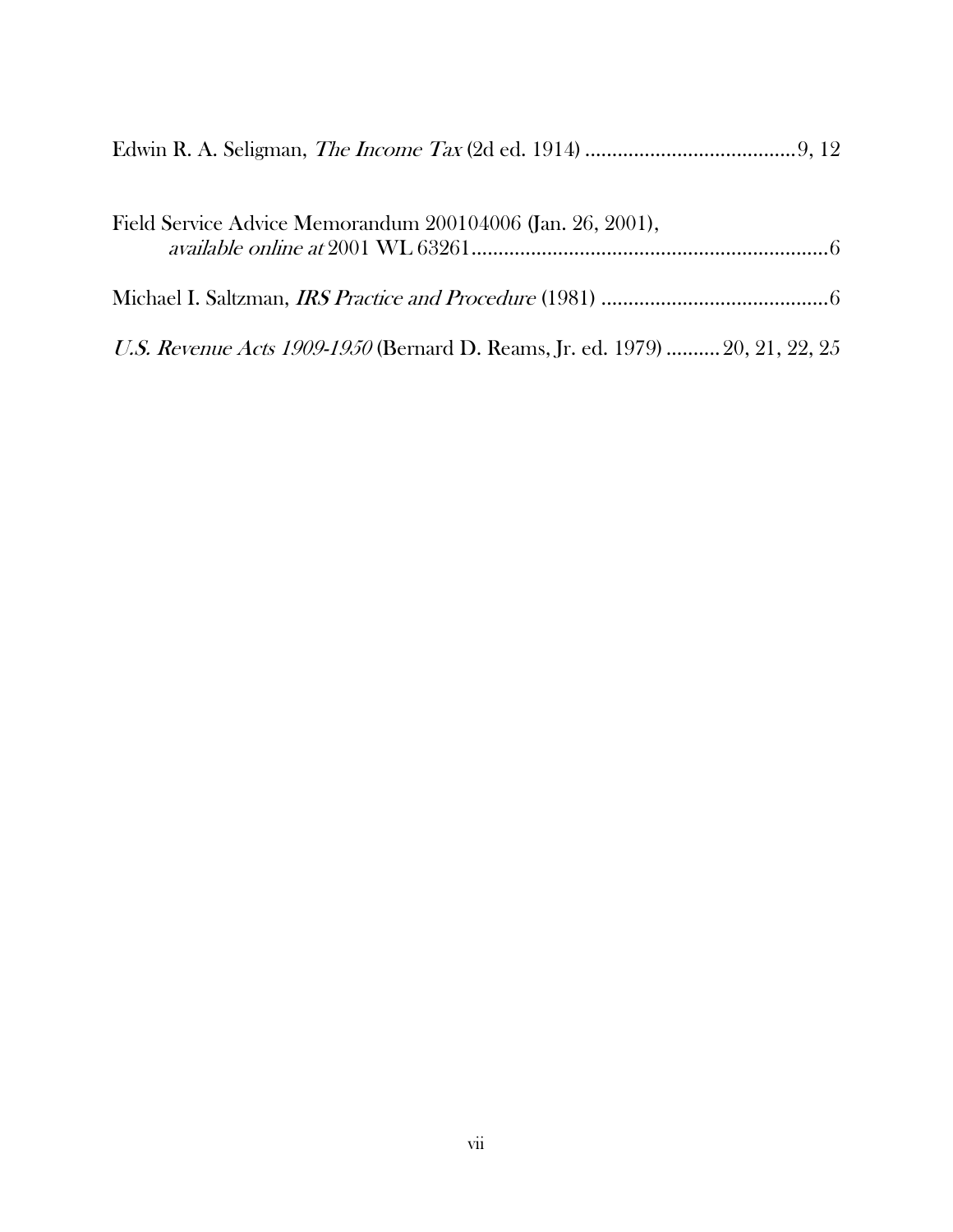#### STATEMENT OF AMICUS IDENTITY, INTEREST AND AUTHORITY

Pursuant to Rules 47.4 and 29(c)(4), amicus is the George H. Mahon Professor of Law at Texas Tech University School of Law. Amicus studies the theory and history of tax administration in general and the statutes involved in this case in particular. Amicus has no financial or personal interest in the case outcome. The aim of this brief is to educate the Court on the legal history of the statutes involved and to show how the historical and statutory contexts support affirmance. Pursuant to Rule 29(c)(5), amicus confirms that (a) no counsel to any party authored this brief in whole or in part; (b) no party or party's counsel contributed money intended to fund preparing or submitting the brief; and (c) no person other than amicus and his counsel contributed money intended to fund preparing or submitting this brief.

Pursuant to Rule 29(a) amicus states that all parties have consented to the filing of this brief.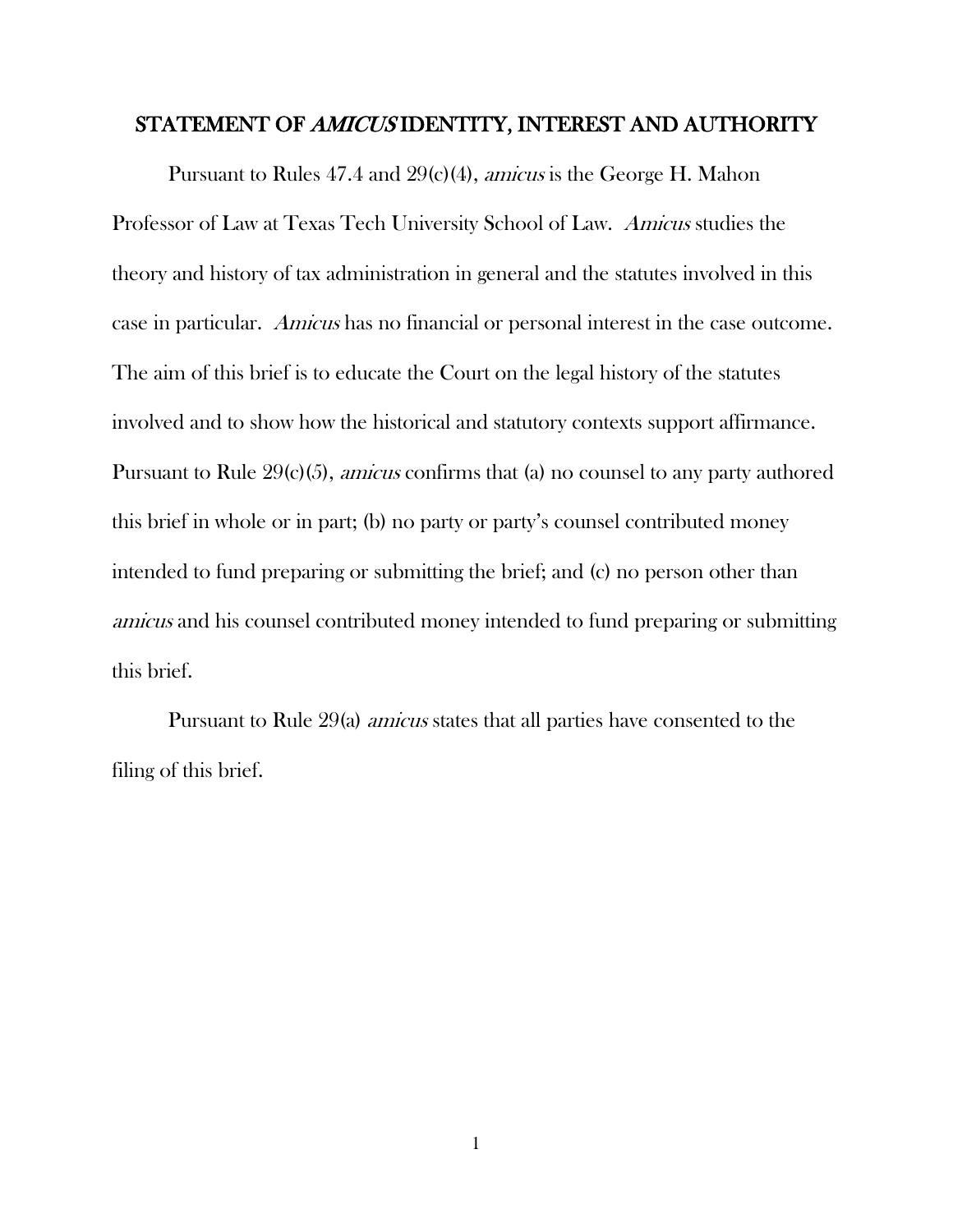#### STATEMENT OF THE ISSUE

This case is about the burden of proof. To obtain the benefit of  $\S6501(c)(1)$ , must the government prove that the taxpayer intended to evade tax, or need it prove only that a third party somehow involved with the taxpayer's return intended to evade tax? Since 1918, the IRS, taxpayers, courts and commentators have all agreed that the government must show, by clear and convincing evidence, that the taxpayer intended to evade tax. Typically, the government relied on indirect evidence, labeled "badges of fraud," to convince a fact-finder of the taxpayer's fraud. Recently, however, the government has started claiming that it need only prove that someone associated with the taxpayer intended to evade tax. In this case, for example, the government presented evidence to the trial court that the taxpayers' lawyer, Mayer, intended for the taxpayers, the Pettinatis, to evade tax. But it made no attempt to prove that the taxpayers intended to evade tax. It did not seek to use the taxpayer's association with Mayer as a badge of fraud. The government instead claims that Mayer's fraudulent intent "is all the fraud exception requires" it to prove (Gov.'s Br. 37). The correctness of that claim is the issue in this case.

#### STATEMENT OF THE CASE

Amicus generally relies on the government's statement of the case. Amicus notes, however, that the government's enthusiastic use of the words 'fraud' and 'fraudulently' tends to obscure the key fact to remember: the taxpayers did not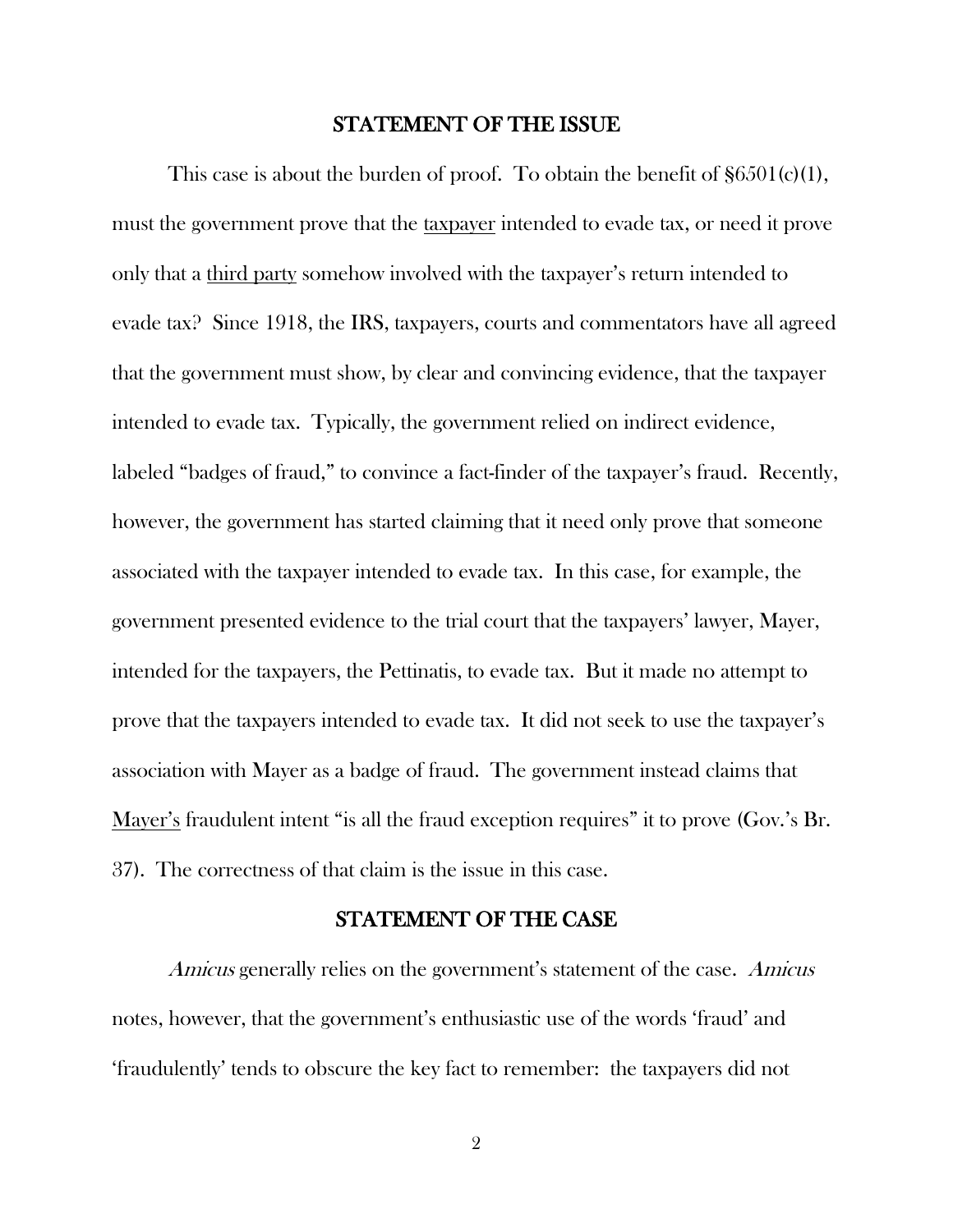intend to evade tax. For example, the government states that the taxpayers "hired Mayer to guide them through a variant of a fraudulent tax shelter popularly known as 'Son-of-BOSS.'" (Gov.'s Br. 2). That is not quite true. The government never attempted to prove that the taxpayers here knew or should have known that Son-of-BOSS was a "fraudulent tax shelter." A more accurate statement is that the taxpayers hired Mayer to guide them in minimizing taxes. The taxpayers may have been greedy, venal, or even negligent. But they did not commit fraud. If the government could have genuinely disputed that key fact, Judge Braden would not have granted Summary Judgment.

#### SUMMARY OF ARGUMENT

The Court of Federal Claims was correct to use the traditional interpretation of §6501(c)(1) as focusing exclusively on the taxpayer's intent: for there to be a fraudulent return the government must prove the taxpayer intended to evade tax, which the government made no attempt to do here.

The traditional interpretation is supported by the statute's plain language. The phrase "intent to evade" most plainly refers to the intent of the taxpayer whose liability is reported on the return. One evades one's obligations. It is a stretch to say that one evades another's obligations.

The traditional interpretation is also supported by the statute's history and relationship with other procedural statutes. First, what is now §6501 was enacted as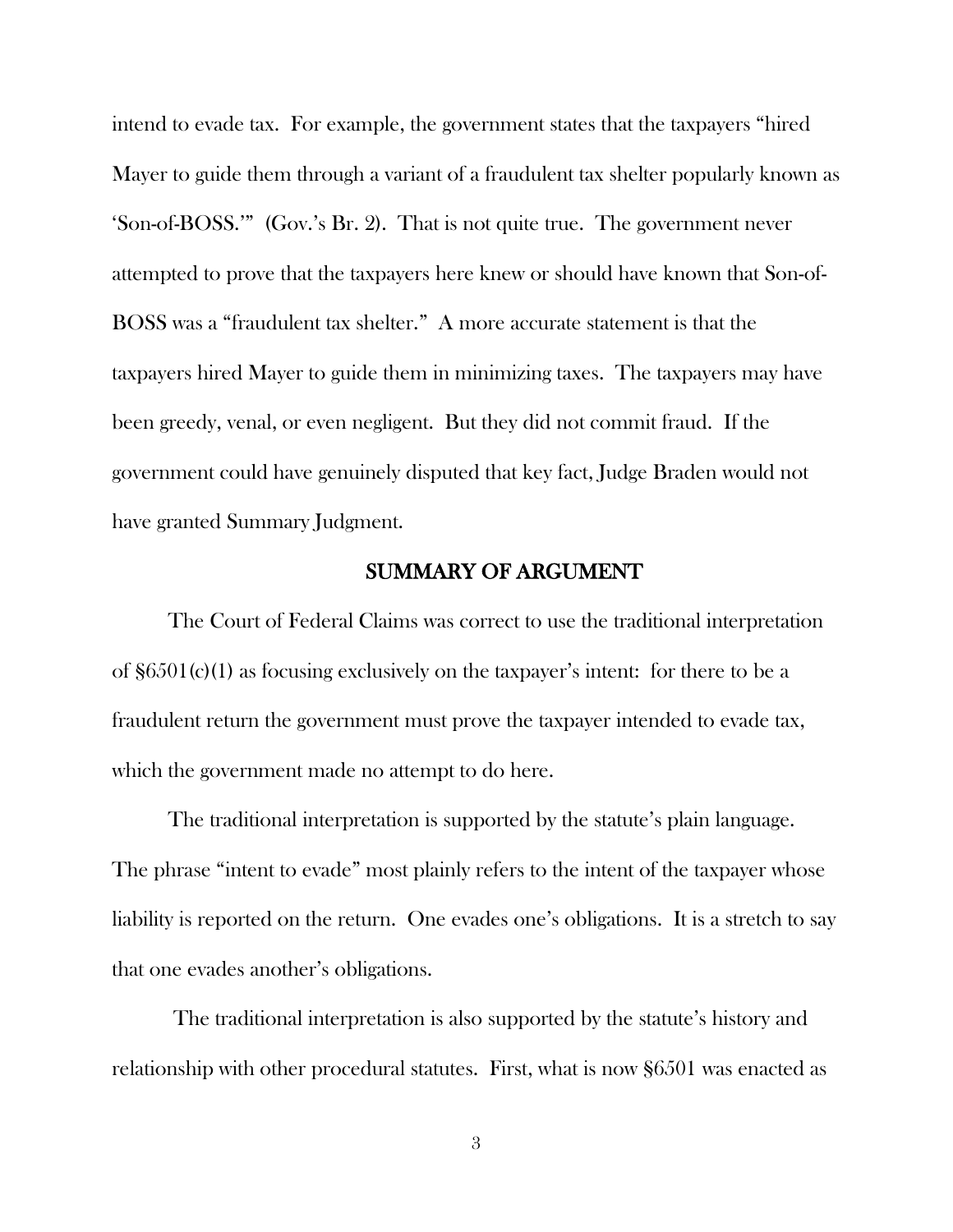a statute of repose, promoting a strong congressional policy of closure. Before 1918 the statutory scheme required the Commissioner to assess each taxpayer by each June. Once the assessment was made, the matter was closed; the courts held the Commissioner *functus officio* to correct errors in the absence of a statute granting a power to re-assess. Congress eventually supplied such power, but only for a limited time and only in cases of "a false or fraudulent return." False or fraudulent returns triggered the additional time to re-assess, regardless of whether the taxpayer intended to evade taxes. When Congress overhauled the assessment process in 1918, it created the current unlimited period of time to assess, adding for the first time the "with the intent to evade" language after the phrase "false or fraudulent return" in order to narrow the historically expansive exception. After 1918, courts continued to resolve ambiguities in the new assessment scheme in favor of closure, and Congress enacted additional statutes to favor closure. The government's position conflicts with this strong and consistent policy of closure.

Second, §6501(c)(1) should be read consistently with §6663, which imposes a 75 percent penalty on underpayments due to the taxpayer's fraud. Both sections originated in §250 of the Revenue Act of 1918. The Senate Finance Committee copied the phrase "with intent to evade" from the fraud penalty provision into the assessment provision in order to narrow the latter's scope of operation. Thus, the same conduct that triggered the fraud penalty would trigger the unlimited assessment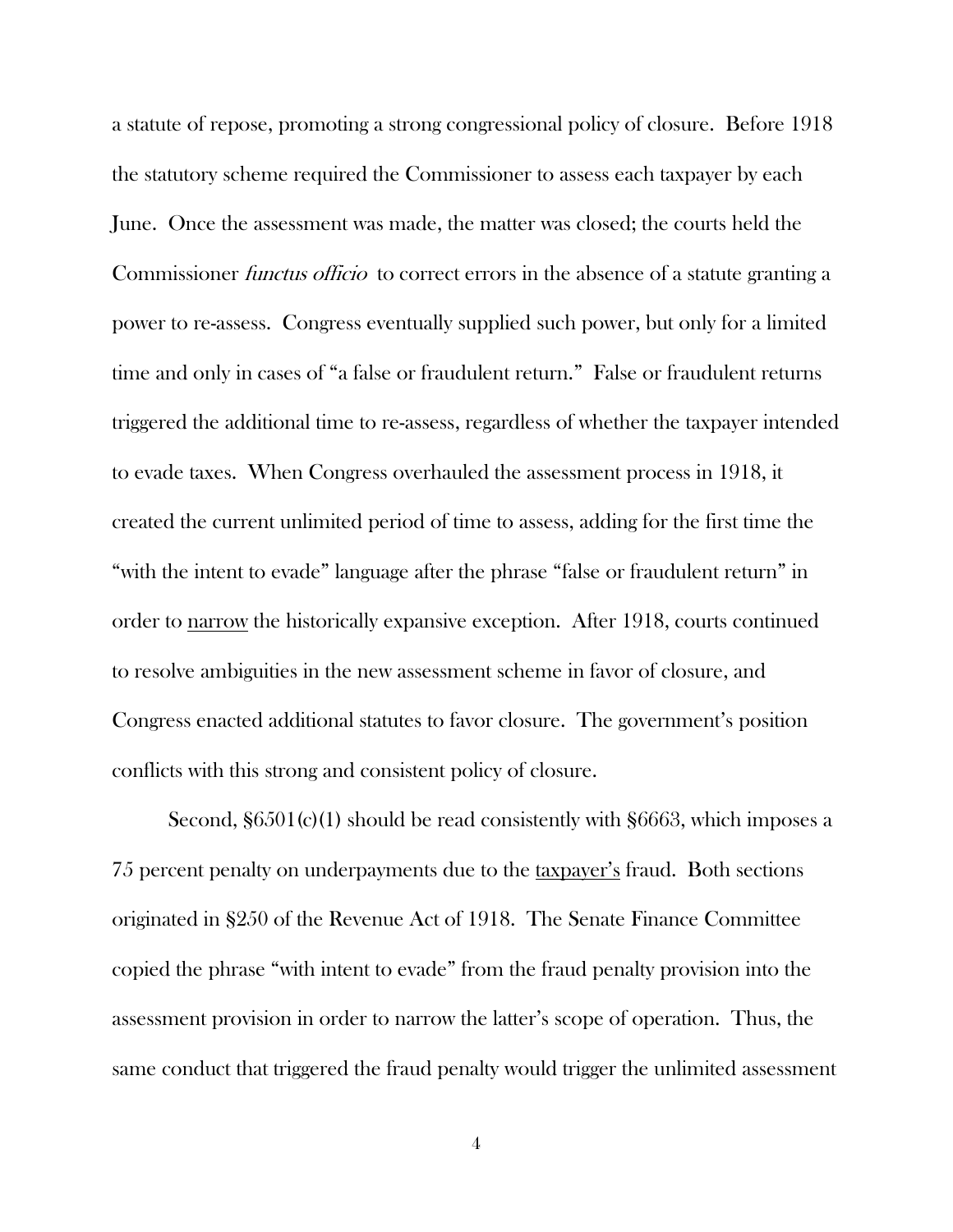period, and that conduct was that of the taxpayer, not third parties. Judge Braden's interpretation of  $\S6501(c)(1)$  as imposing the same burden of proof on the government as does §6663 is correct.

Third, §6501(c)(1) should be read consistently with §7454, which requires the government to bear the burden of proof whenever the issue of "whether the petitioner has been guilty of fraud with intent to evade tax" arises in a Tax Court proceeding. Reading  $$6501(c)(1)$  as reaching beyond the intent of the taxpayer creates the anomalous result that taxpayers would bear the burden before the Tax Court to disprove the application of  $\S6501(c)(1)$  whenever the governmental merely asserts fraud by a third party in its Notice of Deficiency. The history of §7454 shows that Congress did not intend that result but instead intended §7454 to apply when the government sought either the fraud penalty or the unlimited assessment period.

#### ARGUMENT

### I. SECTION 6501(c)(1) HAS TRADITIONALLY BEEN READ AS REFERRING TO TAXPAYER INTENT, NOT THE INTENT OF THIRD PARTIES.

The traditional interpretation of  $\S6501(c)(1)$  is that "[t]here must be additional evidence, independent of the general presumption of correctness, from which fraudulent intent on the part of the taxpayer can be properly inferred." Payne v. *Commissioner*, 224 F.3d 415, 420-21 ( $5<sup>th</sup>$  Cir. 2000) (emphasis changed). This traditional interpretation is long-standing. See, e.g., Drieborg v. Commissioner, 225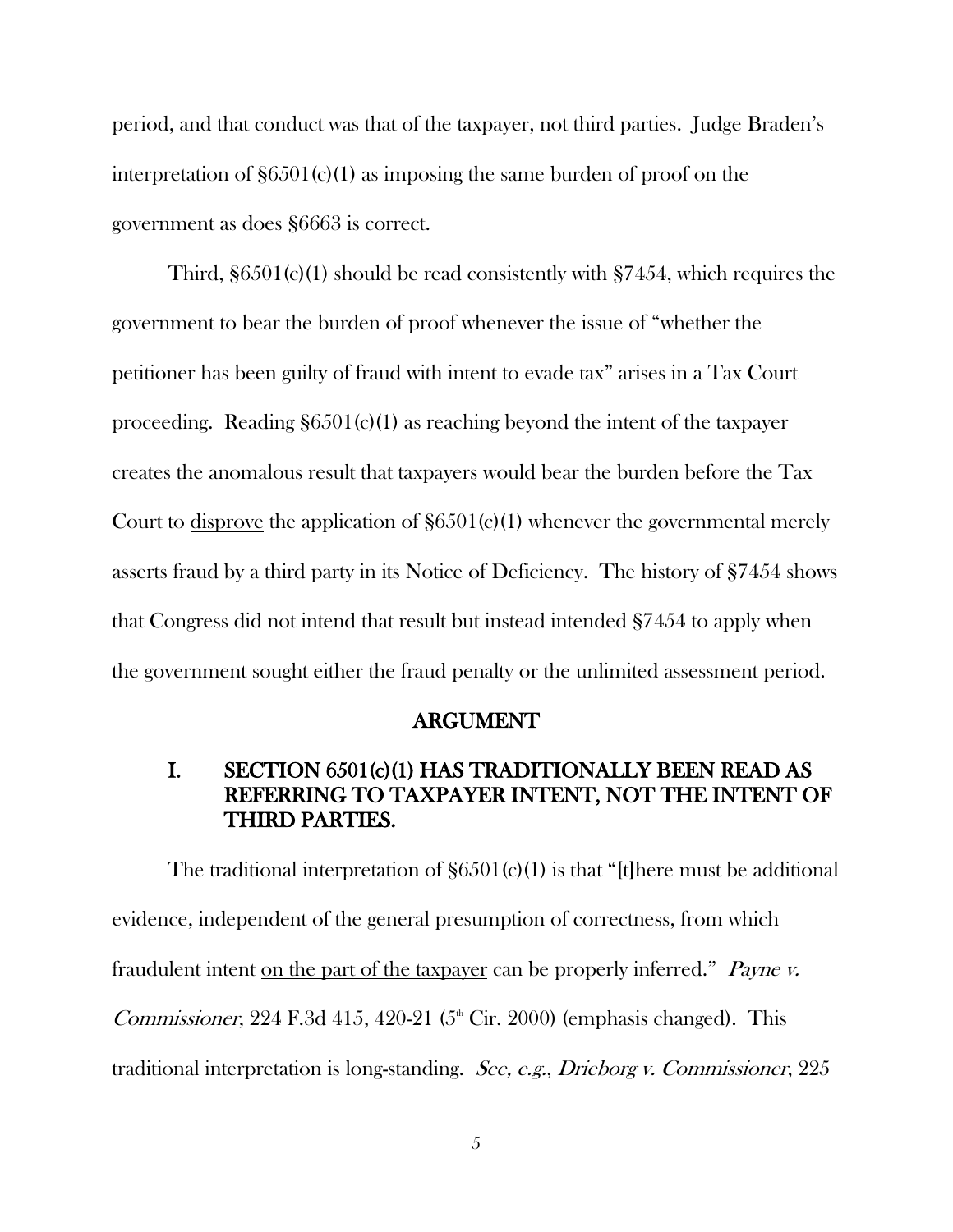F.2d 216, 218 (6th Cir. 1955) (same); Botwinik Brothers of Mass., Inc. v.

Commissioner, 39 T.C. 988, 996 (1963)(corporate bookkeeper Vera Green's submission of fraudulent corporate returns did not toll the limitation period because "[i]t must be kept in mind at the outset that the fraud to be established is the fraud of petitioner corporation, not that of Vera Green"). Respected treatise-writers have similarly long believed that "[t]he issue is one of fact involving the taxpayer's intent." Michael I. Saltzman, *IRS Practice and Procedure* [5.03[1][a], at 5-10 (1981).

From 1918 until 2001, the IRS also agreed with this consensus. For example, Field Service Advice Memorandum 200104006, 2000 FSA LEXIS 207, 2001 WL 63261, discusses why the fraudulent intent of a tax return preparer cannot be used to trigger the  $$6501(c)(1)$  exception. Its analysis nicely refutes many of the government's current arguments. Since 2001, however, the government has sought to expand the reach of  $\S6501(c)(1)$ , with mixed success in the courts.

### II. THE TRADITIONAL INTERPRETATION IS SUPPORTED BY THE PLAIN LANGUAGE OF SECTION 6501(c)(1).

Section  $6501(c)(1)$  provides:

In the case of a false or fraudulent return with the intent to evade tax, the tax may be assessed, or a proceeding in court for collection of such tax may be begun without assessment, at any time.

The government urges that "[t]he statute...focuses entirely on the fraudulent nature of the return without regard to who intended it." (Gov.'s Br. 38). That argument runs into two difficulties. First, it leaves no work to be done by the phrase "with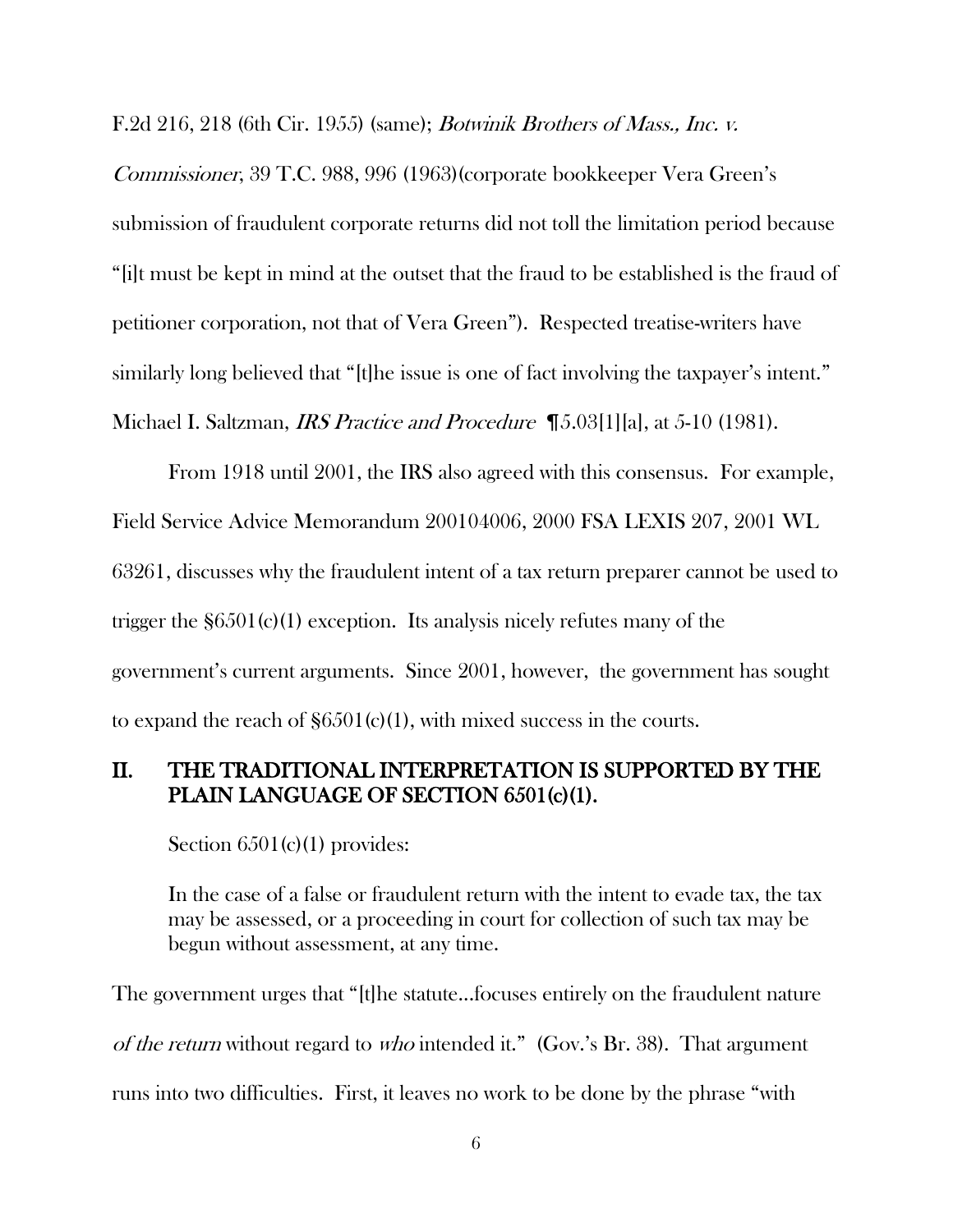intent to evade tax." The statute might as well read "in the case of a false or fraudulent return, the tax may be assessed...at any time." As explained further below, the Senate Finance Committee inserted the "with intent to evade" language in 1918 to ensure that taxpayers who were not seeking to avoid their taxes would not be subject to an unlimited assessment period.

Second, the very concept of fraud requires intent of a person. To say the statute "focuses entirely on the fraudulent nature *of the return*" is unhelpful because it begs the question of whose intent counts. Documents cannot have intent. So the question is: whose intent matters? The statute does not say. Any answer to that question requires inserting language that does not exist.

The government's interpretation that anyone's intent suffices enjoys no textual support. The government observes that "[n]othing in the plain meaning of the statute suggests the limitations period is extended only in the case of the taxpayer's fraud." (Gov.'s Br. 53 (quoting Allen v. Commissioner, 128 T.C. 37 (2007)). That observation, however, is unhelpful as a plain language analysis. One can just as easily say "nothing in the plain meaning of the statute suggests the limitations period is extended ABSENT the taxpayer's fraud." The statute is simply silent. While the statute's silence is a starting point for analysis---it leads to the necessity of examining the statute's history and purpose, taken up below---the government does not explain how it jumps from its initial observation to its preferred interpretation.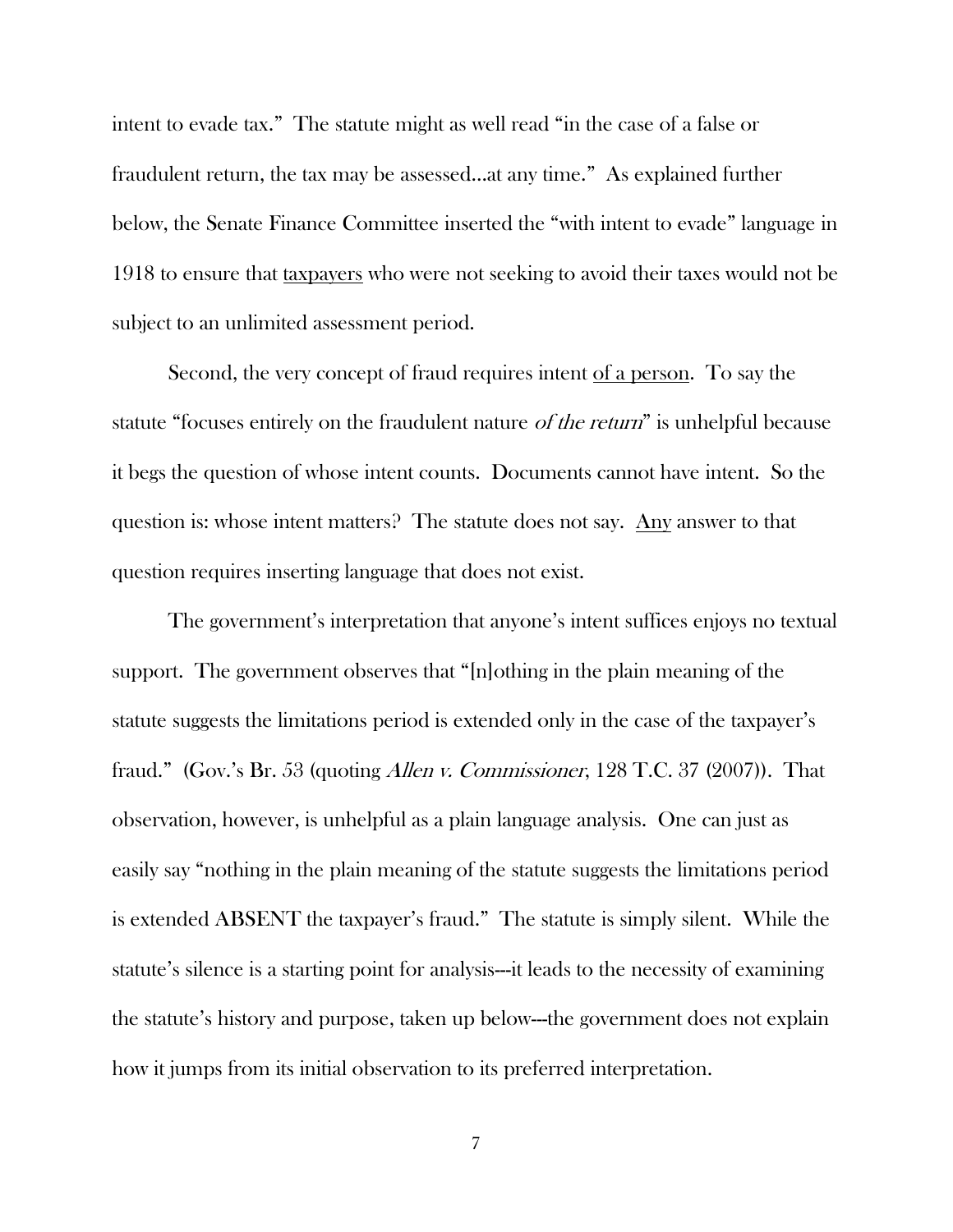Worse, the government articulates no limiting principles for its preferred interpretation. Does the government want to read the statute as requiring "intent by the taxpayer or the taxpayer's attorney to evade"? Or perhaps the government would prefer the words "by the taxpayer or the taxpayer's attorney or the taxpayer's return preparer." Or perhaps the government would prefer the words "by the taxpayer or anyone reasonably associated with the taxpayer." The government's proposed interpretation is simply unbounded.

In contrast, textual analysis supports the traditional interpretation that limits the statute to the intent of the taxpayer. The terms "the tax" and "such tax" must refer to a specific tax, because each uses a definite article. The plainest reading of these terms is that they refer to "the" tax of "the" person submitting the return. After all, it makes little sense---that is, it is far from plain---to attribute to a person an intent to evade something which is not otherwise imposed on him or her. There is nothing to be evaded. The plainest reading of the statute is that "the intent" to evade relates to "the tax" required to be reported on the return which, but for the evasion, would be reported and paid by the person signing and submitting the return. Person A might well intend to help B evade B's tax liability, but while B's action is evasion, A's action of helping is not generally referred to as evasion, but is rather labeled conspiracy, or aiding and abetting, or some such phraseology.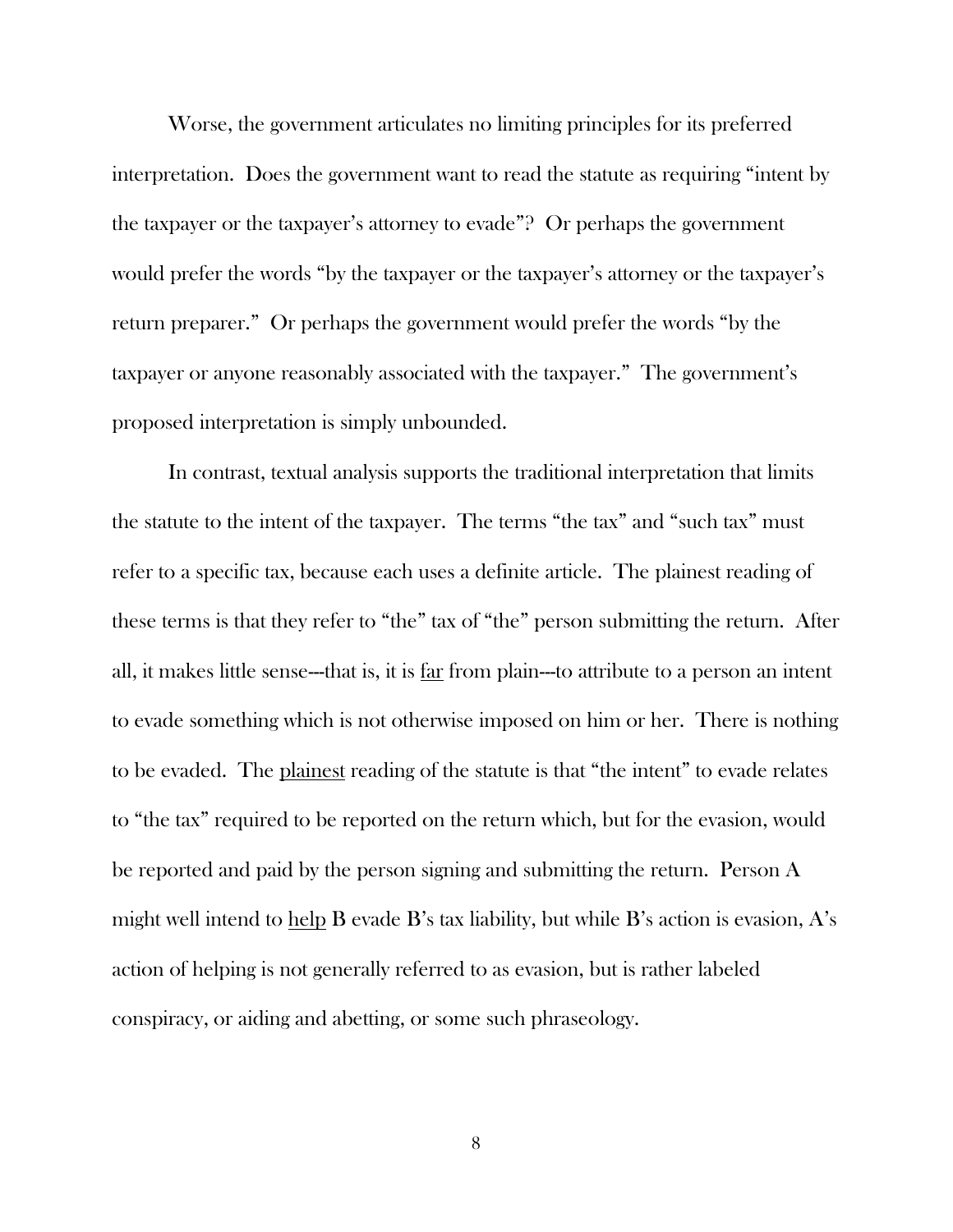### III. THE TRADITIONAL INTERPRETATION IS SUPPORTED BY SECTION 6501(c)(1)'s HISTORY AND RELATIONSHIP WITH OTHER PROCEDURAL STATUTES.

### A. Section 6501 was enacted as a statute of repose, and §6501(c)(1) should be interpreted consistently with that purpose.

The legal history of the language presently codified in §6501(a) and (c)(1) strongly supports interpreting ambiguities to favor closure of past tax years. See e.g. Diamond Gardner Corp. v. Commissioner, 38 T.C. 875 (1962)(reviewing history of  $\S6501(a)$ ). For a more thorough explanation of the following brief summary, see Bryan T. Camp, Tax Return Preparer Fraud and the Assessment Limitation Period, 116 Tax Notes 687 (August 20, 2007), available at: http://papers.ssrn.com/sol3/papers.cfm?abstract\_id=1008487. This history shows that, if there is any doubt as to the reach of  $\S6501(c)(1)$ , such doubt should be resolved in favor of closure.

Congress first imposed an income tax in 1862 as a temporary measure to pay for the Civil War, and made major modifications to it over the next 10 years. Revenue Act of 1862, ch. 119, 12 Stat. 432; Revenue Act of 1864, ch. 173, 13 Stat. 223; Act of July 13, 1866, ch. 184, 14 Stat. 98 (1866); Act of July 20, 1868, ch. 186, 15 Stat. 124; Act of July 14, 1870, ch. 255, 16 Stat. 260. Congress did not renew it after it lapsed in 1872. See generally Edwin R. A. Seligman, The Income Tax 435- 80 (2d ed. 1914)(describing operation of the early income tax acts). When Congress revived the income tax for individuals in 1913 it used the administrative provisions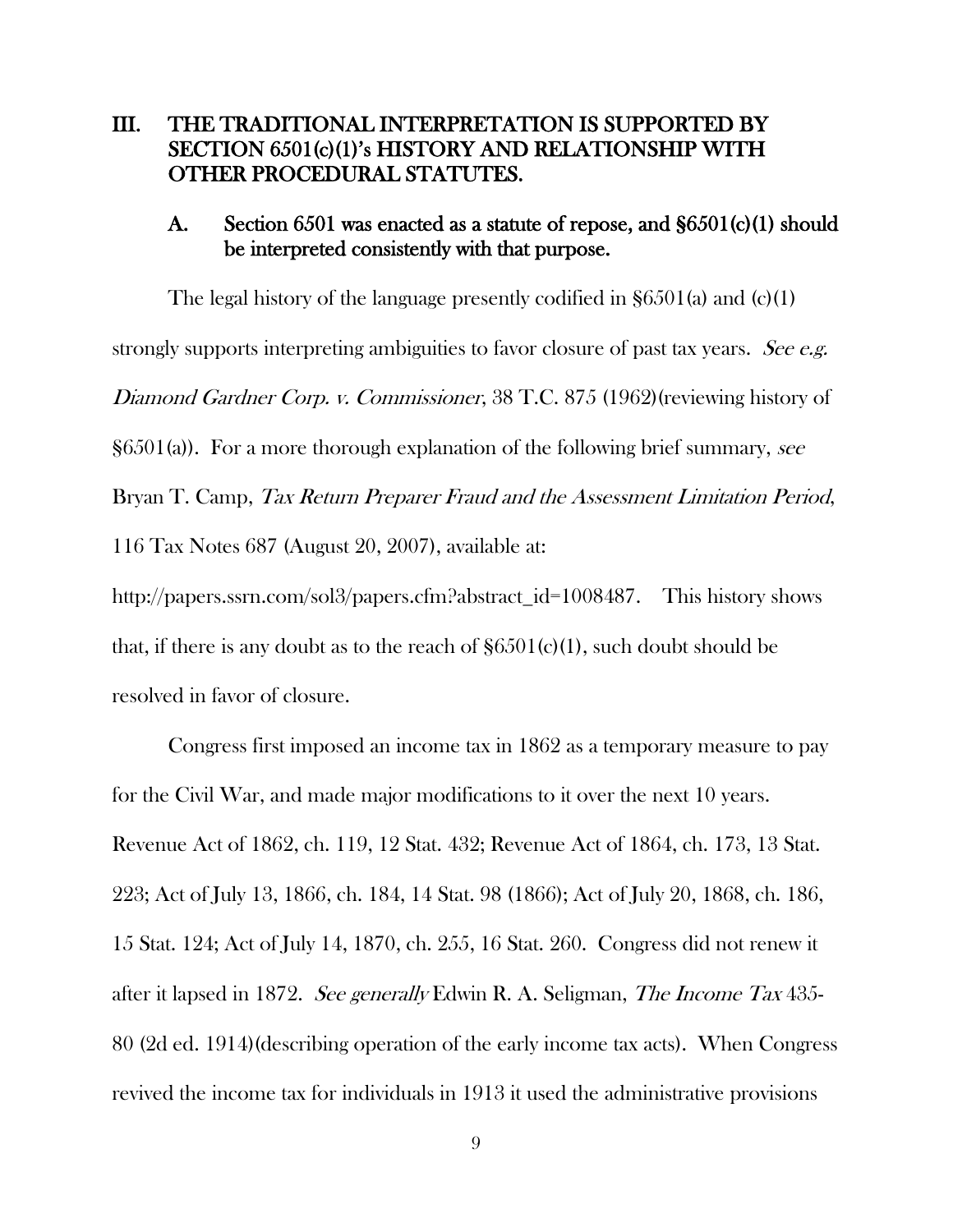of the Civil War statutes (often using the same language), but then made significant changes to the assessment procedure in 1918. See generally Bryan T. Camp, Theory and Practice in Tax Administration, 29 Va. Tax Rev. 227 (2009).

The tax assessment procedure contemplated by the Revenue Act of 1862 was one where the government was expected to make a final determination of liability before making any assessment, and taxpayers had no obligation to pay until they received a bill for the assessed taxes. 12 Stat. 432. By May 1 of each year, taxpayers were required to "make a list or return to the assistant assessor...of the amount of annual income, the articles or objects charged with a special duty or tax [etc.]...according to the forms and regulations to be prescribed." Id. §6. Assistant Assessors were required to personally visit noncompliant taxpayers to obtain their return, *Id.* §7, and if the taxpayer did not cooperate, were empowered to make out the return "according to the best information which he can obtain." Id.  $\S11$ . However created, these returns were then reviewed by the Assessors and posted for public viewing for 15 days to allow taxpayers to appeal either the amount or valuation of the items listed. Upon review, the Assessor could increase or decrease the valuations of anyone, but had to give any "party interested" at least five days notice to object to any proposed increase. *Id.* §15. By June, the Assessors were to draw up a final list of who owed what taxes and give it to the Collectors of the districts. *Id.* §16. The Collectors then notified taxpayers of this final assessment and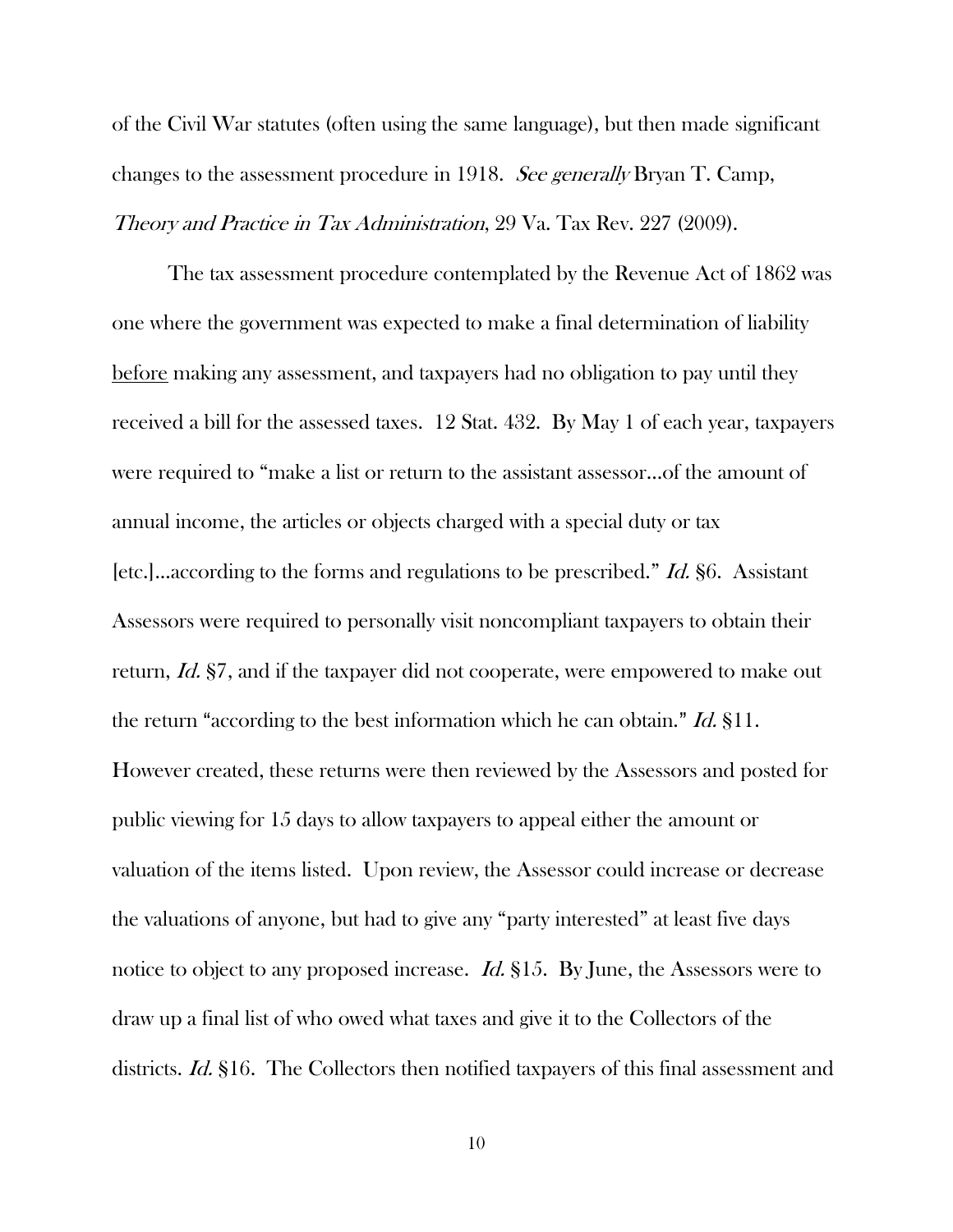the amount due, and had six months to administratively collect any unpaid balance. Id. §23.

This statutory scheme gave Assessors huge powers to examine and unilaterally modify the returns before the final assessment was made, during the period between the receipt of returns and the transmittal of the assessment list to the collectors. And they were expected to evaluate each return before making a final assessment. See Camp, supra, 29 Va. Tax Review at 229-34. After the final assessment, however, the statutes said nothing about what power Assessors had to re-assess. Courts held that Assessors had no such power; after transmission of the assessment list to the collector, they were *functus officio* because of a need for closure to the taxpayer:

There should be some limit of time, beyond which this inquisitorial power of the assessor to examine into all the private business transactions of every person, should not be exercised. \* \* \* It appears to me that the assessor should be regarded as to such list functus officio – his power is spent. If he afterwards ascertains that any list or return is false and fraudulent, he may cause the person making it to be indicted and punished therefore under the 15th section; or for perjury under the 42d section of the act.

In re Brown, 4 F. Cas. 330, 332 (N.D.N.Y. 1866).

This lack of power created a problem: the number of returns later discovered to be false gave rise to an impression that "the honest taxpayer almost became the laughing-stock of his fellow citizens." Seligman, supra, at 473. Congress responded by giving Assessors the power to re-examine returns, even after the final list was transmitted. But the new power was limited. The re-assessment power could only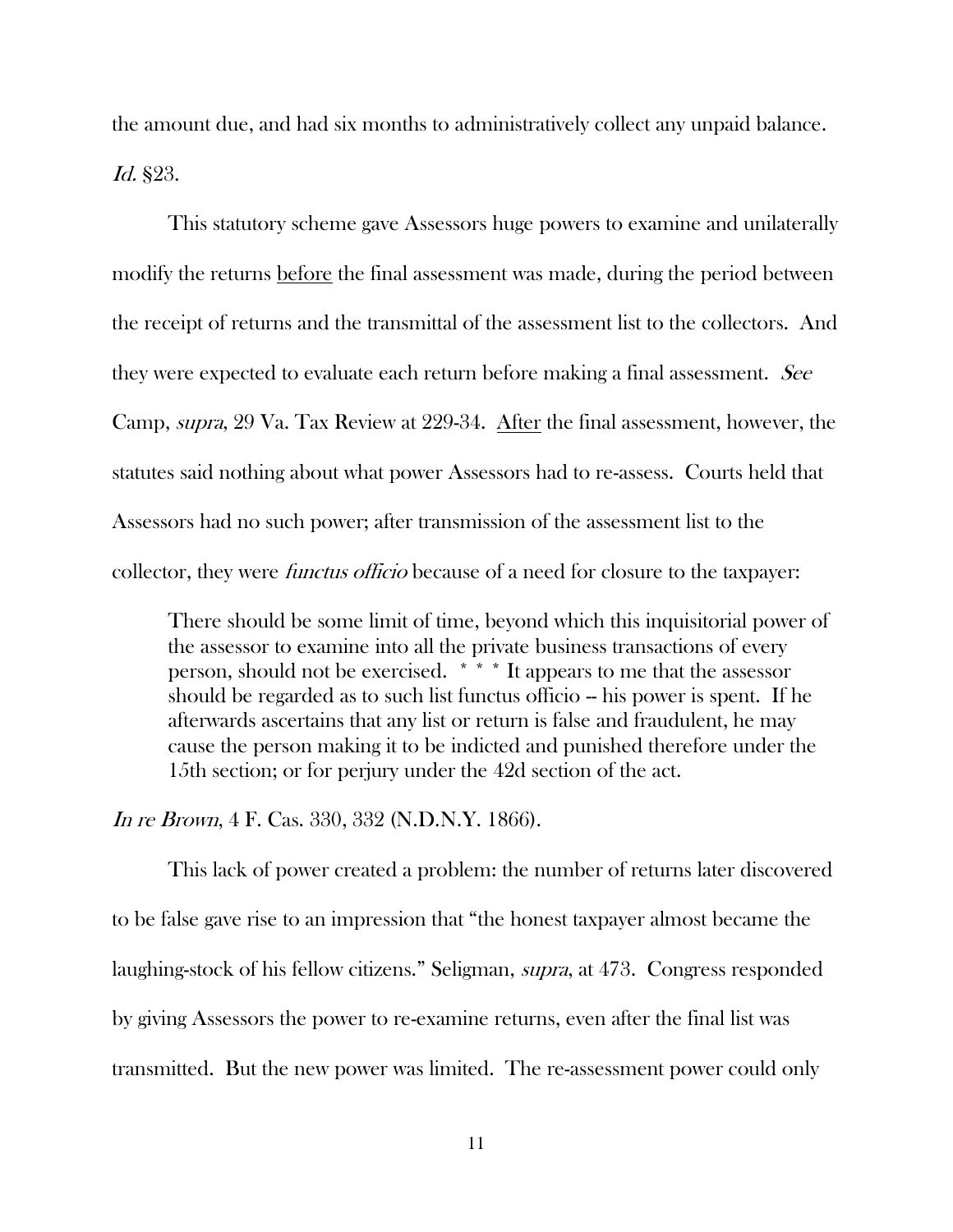be exercised when, within 15 months, the Assessor discovered "any omission, or understatement, or undervaluation, or false or fraudulent statement contained in any return or returns made by any persons or parties liable to tax." Revenue Act of 1866, §9. The re-assessment period was the same for all types of erroneous returns, whether the error was innocent (false) or wicked (fraudulent). And the "false or fraudulent statement" had to be "contained in any return or returns made by any persons...liable for tax." Id. In sum, since assessments had to be made by each June, the 15-month period in which to re-assess is more accurately understood as a grant of power and not a limitation, triggered by any returns that were simply "false" as well as returns that were "fraudulent." Nothing in the statutes required any intent to evade taxes in order to trigger this additional grant of power.<sup>1</sup>

When Congress re-established the individual income tax in 1913, it carried forward the same "pay after assessment" process used during the Civil War. The Commissioner was still expected to make final assessments by June and evaluate all returns before making the final assessment, only now the re-assessment authority-- still triggered by either a false or a fraudulent return---ran for three years. Here is the provision for individuals:

 $\overline{a}$ 

<sup>&</sup>lt;sup>1</sup> Courts routinely understood a "false" return to be one that was simply incorrect, while a "fraudulent" return was one where the error was intentional. *Eliot Nat'l Bank* v. Gill,  $218$  F. 600 (1st Cir. 1914)(construing language in 1909 Corporate Tax Act); Woods v. Lewellyn, 252 F. 106 (3rd Cir. 1918)(construing the 1913 Act).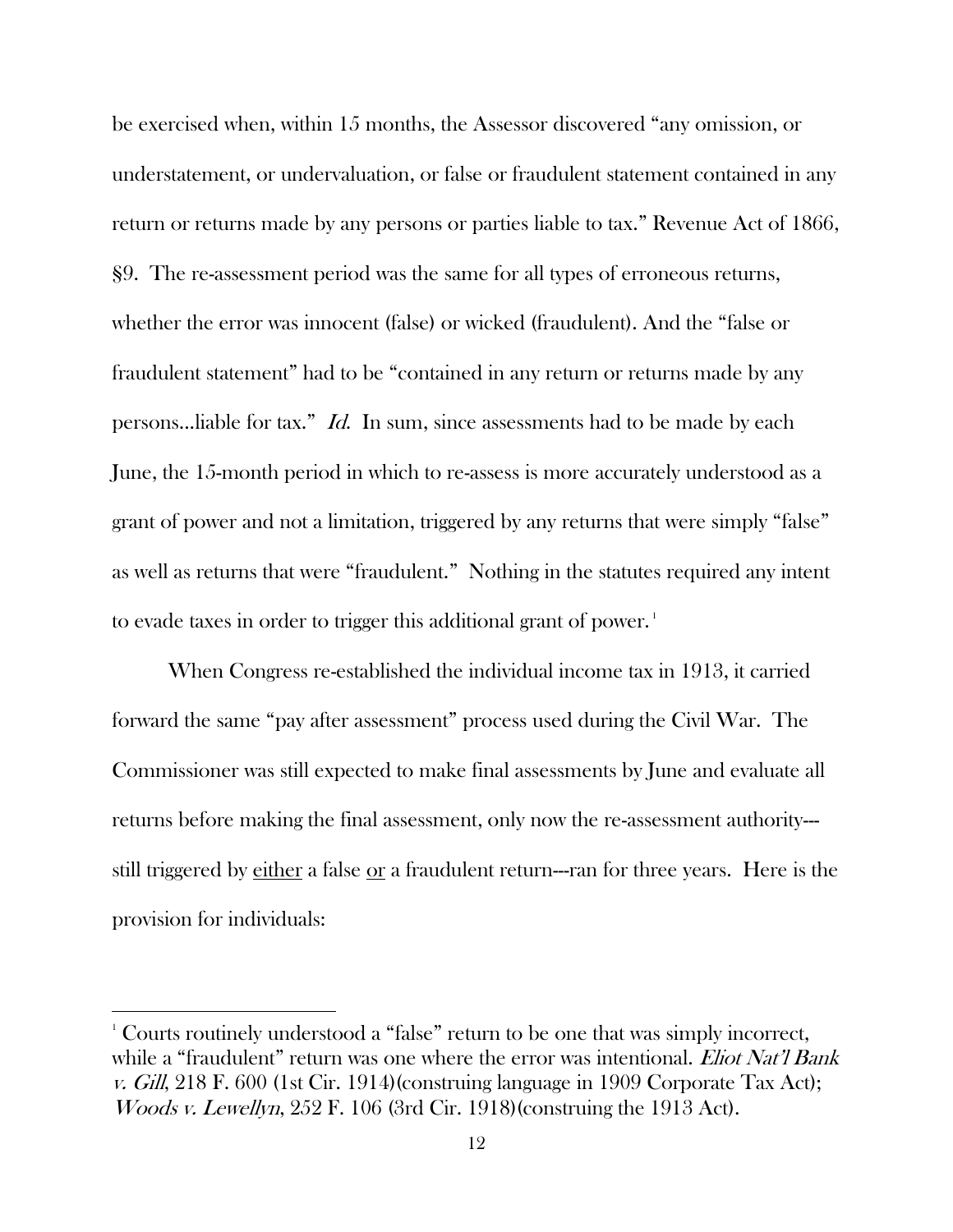That all assessments shall be made by the Commissioner of Internal Revenue and all persons shall be notified of the amount for which they are respectively liable on or before the first day of June of each successive year and said assessment shall be paid on or before the thirtieth day of June, except in cases of refusal or neglect to make such return and in cases of false or fraudulent returns, in which cases the Commissioner of Internal Revenue shall, upon the discovery thereof, at any time within three years after said return is due, make a return upon information obtained as provided for in this section or by existing law....

§II(E), 38 Stat. at 169.

Importantly, §II(E) also provided that "[n]othing in this section shall be construed to release a taxable person from liability for income tax." 38 Stat. at 171. Thus, a tax liability, once accrued, was not affected by the Commissioner's inability to assess it timely. Even if the Commissioner was *functus officio* for missing the June deadline or the three year deadline for false or fraudulent returns, the government could still sue taxpayers in court, giving the government an unlimited time to sue on the liability. See United States v. Nashville, C. & St. L. Ry., 249 F. 678 (6th Cir. 1918)(collecting cases)(government could maintain an action to recover taxes even when taxes not assessed because assessment was a non-exclusive remedy to collect tax liability). Thus, the limitation periods in the 1913 Act were truly statutes of limitations, not repose.

This all changed in 1918 when Congress replaced the "pay after assessment" scheme with a "pay before assessment" scheme. The Revenue Act of 1918 still required taxpayers to submit returns, and still required that a list of the taxpayers and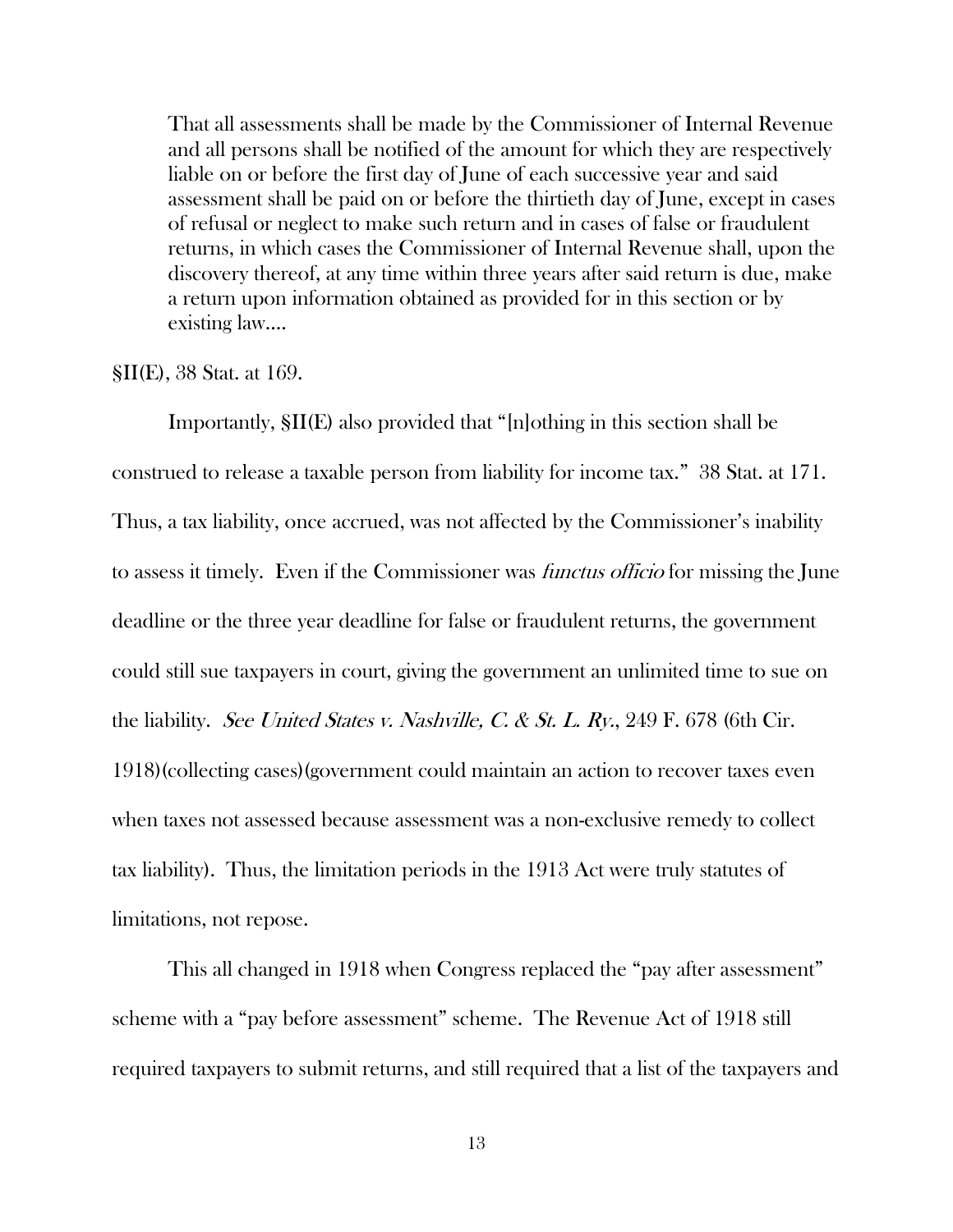proposed assessments be transmitted to the Commissioner for assessment. But now taxpayers had to pay their taxes with their returns. §250(a), 40 Stat. at 1082. That is, no longer were taxpayers permitted to wait for the Commissioner to make the final assessment and make demand upon them before being obligated to pay. More importantly, no longer was the Commissioner required to issue final assessments by June. Instead, taxpayers had to pay their liabilities before assessment, and the Commissioner now had to assess "[a]s soon as practicable after the return is filed." Id. §250(b). This new scheme left open the question of how long was "as soon as practicable." The statutory answer was given in §250(d):

Except in the case of false or fraudulent returns with intent to evade the tax, the amount of tax due under any return shall be determined and assessed by the Commissioner within five years after the return was due or was made, and no suit or proceeding for the collection of any tax shall be begun after the expiration of five years after the date when the return was due or was made. In the case of such false or fraudulent returns, the amount of tax due may be determined at any time after the return is filed, and the tax may be collected at any time after it becomes due.

Two features of the 1918 revisions show how Congress moved to a far stronger public policy of closure than previous limitation periods: (1) it dropped the language in §II(E) of the 1913 Act which had provided that nothing in that section would eliminate a taxpayer's liability for tax; and (2) it prohibited both reassessments and any "suit or proceeding" after the limitation period had run, thus bringing closure to both assessment and collection powers after the five-year period.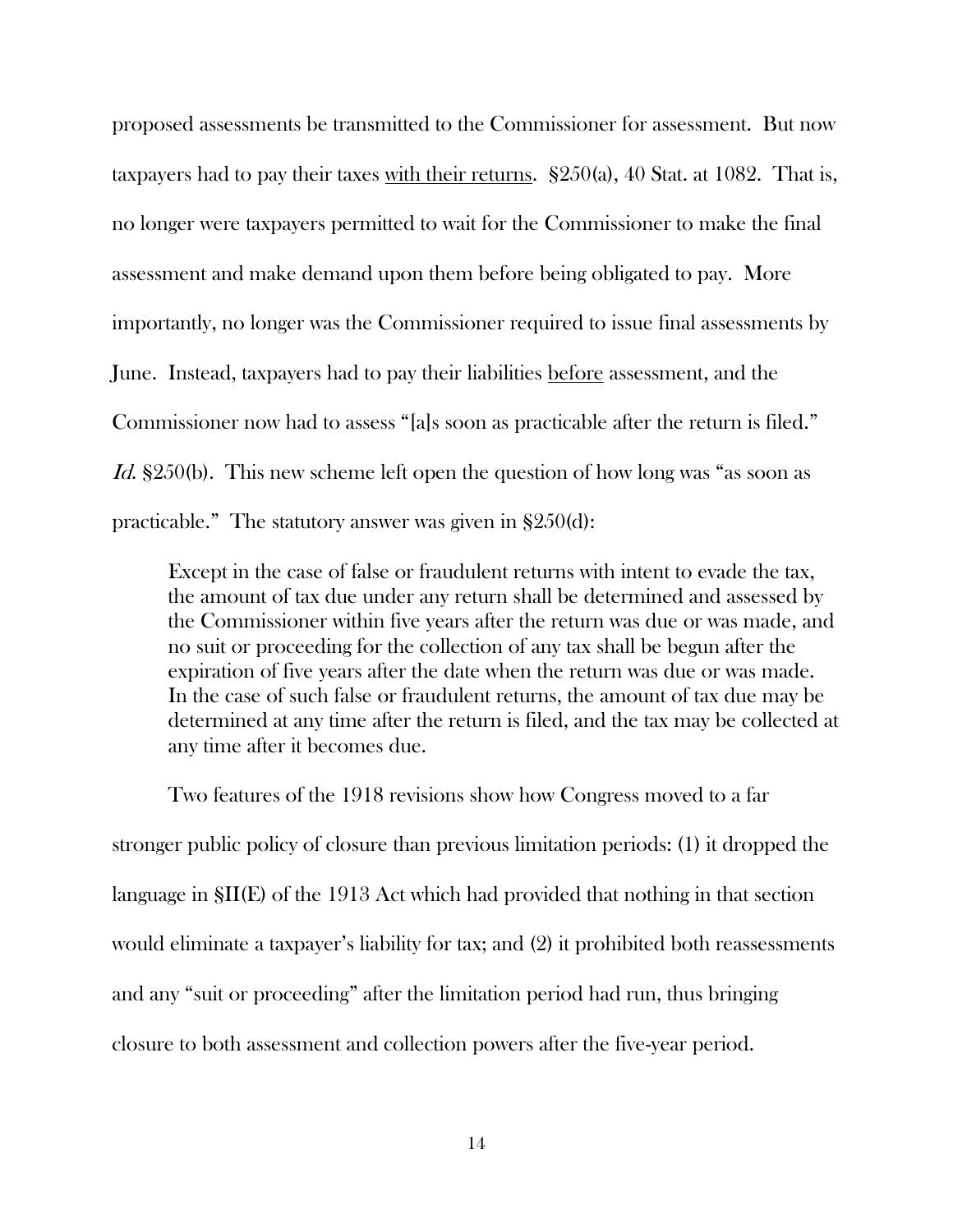Of particular relevance here is the ambiguity in the phrase "suit or proceeding" in §250(d). As in this case, the statutory language was arguably ambiguous, and the lower courts were split on how to interpret it. As here, the government argued that the ambiguity should be resolved in favor of preserving the flow of monies into the federal fisc. Specifically, the government wanted the term "proceeding" to be read as meaning court proceedings and not administrative actions like distraint. This position treated the new limitations period still as a statute of limitations affecting the remedy. In Bowers v. New York & Albany Lighterage Co., 273 U.S. 346 (1927), the Supreme Court rejected the government's reading and instead interpreted the statute as one of repose, to promote the policy of closure:

The purpose of the enactment was to fix a time beyond which steps to enforce collection might not be initiated. The repose intended would not be attained if suits only were barred, leaving the collector free at any time to proceed by distraint.

273 U.S. at  $349.2$ 

 $\overline{a}$ 

By 1926 Congress had also acted to strengthen its policy of closure by enacting a "we really mean it" statute, now codified as §6401(a), to overturn a Court of Claims decision called Toxaway Mills v. United States, 61 Ct. Cl. 363, 372 (1925),

<sup>&</sup>lt;sup>2</sup> In 1924, Congress created the current system of two limitation periods, one for assessment and one for collection. Under this arrangement, Congress gave the IRS three years to assess (or file suit without assessment) and then six years to either collect administratively or sue on the assessment. Revenue Act of 1924, ch. 234, §278, 43 Stat. 253, 299-300. Still, no "suits or proceedings" were permitted after three years, except "in the case of a false or fraudulent return with the intent to evade tax or of a failure to file a return."  $Id.$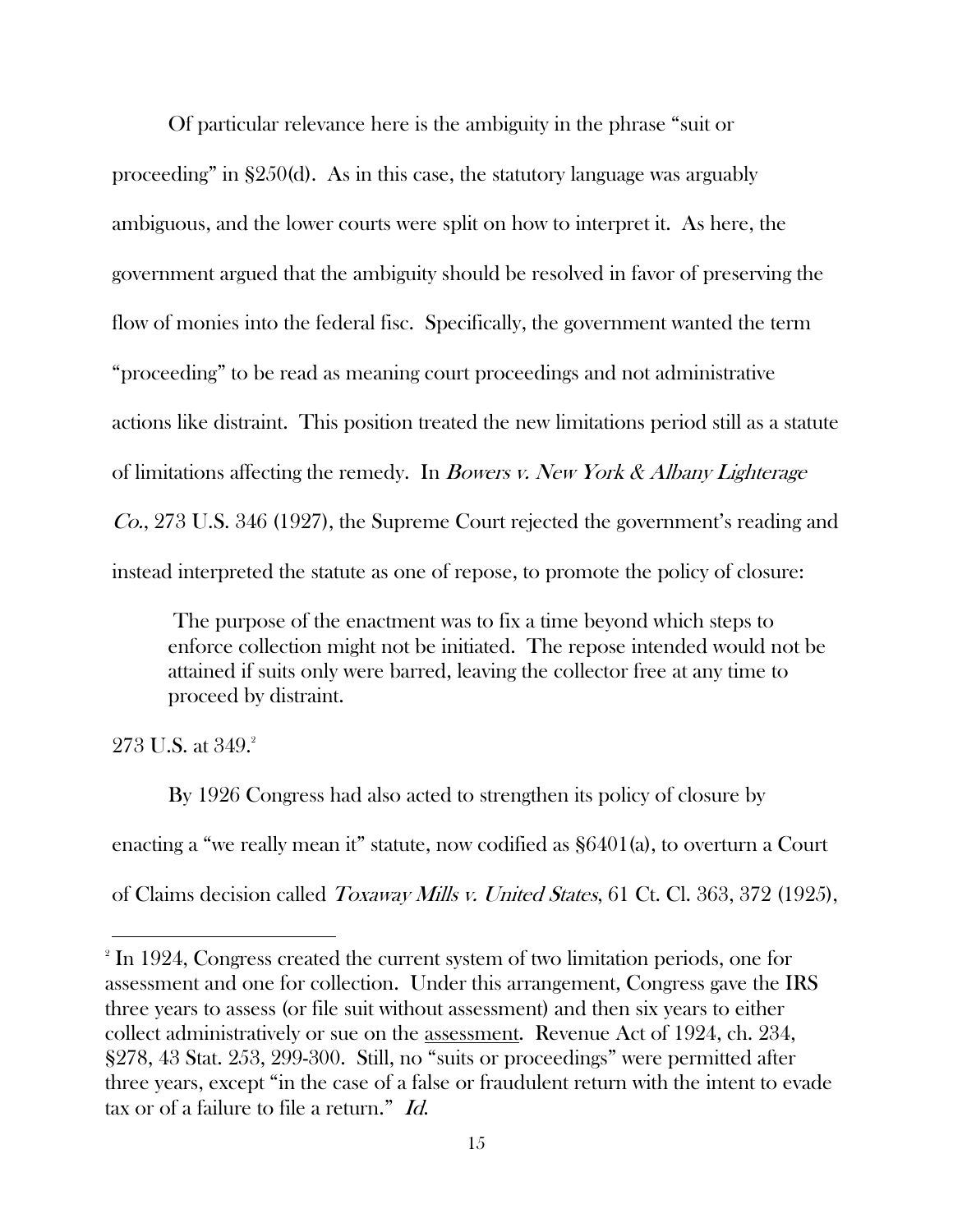rev'd, 273 U.S. 781 (1927). Toxaway Mills involved the problem of waivers. Recall that Congress had directed the Commissioner to examine each return "as soon as practicable" and gave a period of five years to do so. That was not always enough time. "Owing to the inability of the Department to audit all the complicated returns for the years during and after the war period, the Department early instituted a system of waivers of the statute of limitations against the Government." S. Rep. No. 69-52 (1926), reprinted in 1939-1 C.B. (Part 2) 357. In Toxaway Mills, the Court of Claims held that a waiver signed after the limitations period had run could operate retroactively because the limitations period was simply a statute of limitations, barring only remedies. The Court of Claims decision was issued on December 7, 1925, right in the middle of the Revenue Act of 1926 legislative process. Until that point, there was no provision in either the House or Senate bills that year regarding the limitation period. But after the decision came down, the Conference Committee decided that "amendment is deemed advisable because of an opinion in a recent decision of the Court of Claims." H.R. Rep. No. 69-356 (1926)(Conf. Rep.), reprinted in 1939-1 C.B. (Part 2) 380. That amendment became §1106(a) of the Revenue Act of 1926, ch. 27, 44 Stat. 9, and it provided that "the bar of the statute of limitations against the United States and against the taxpayer shall operate to bar the remedy and also extinguish the liability." 44 Stat. at 113. However, in apparent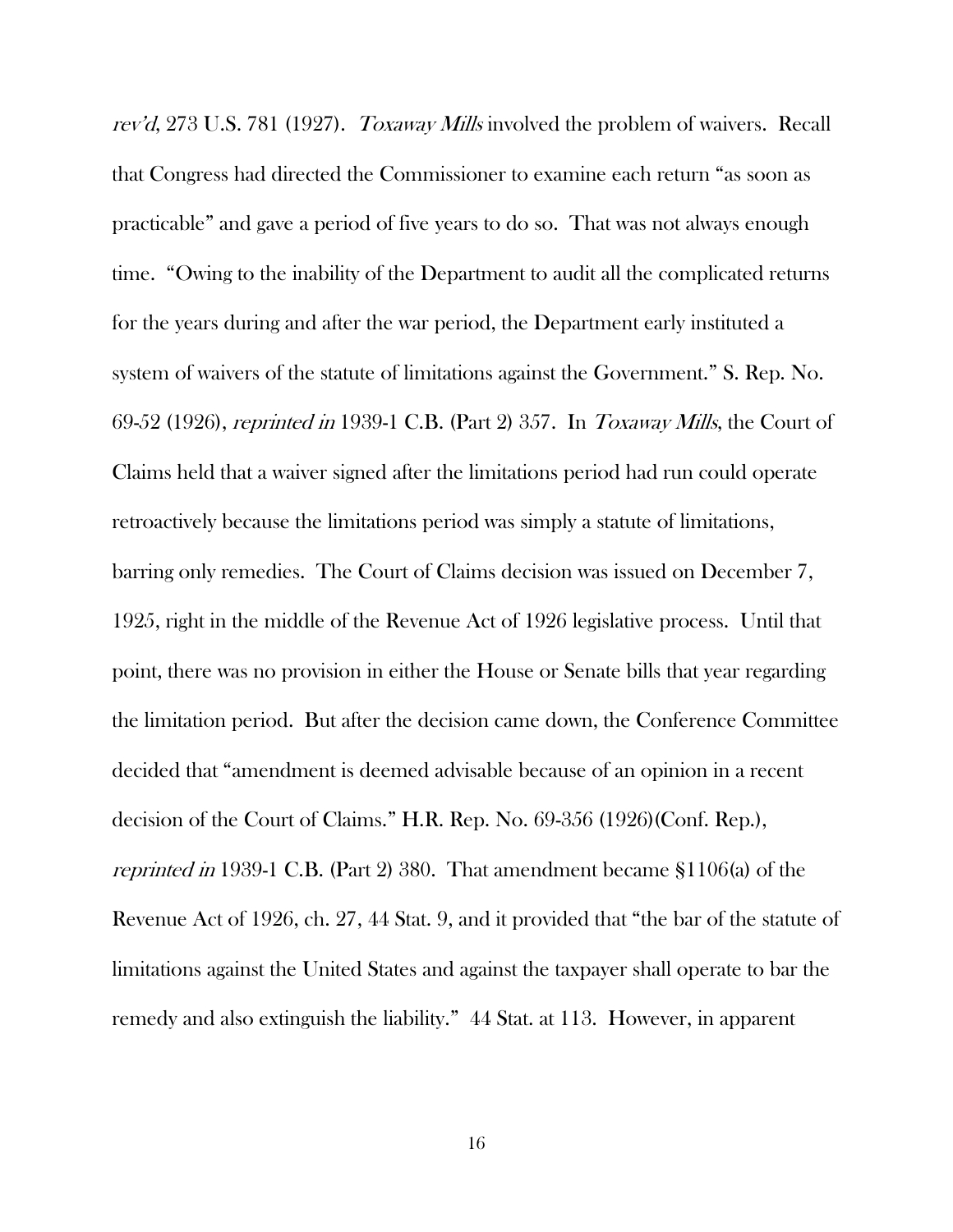contradiction, the statute went on to say "but no credit or refund shall be allowed unless the taxpayer has overpaid the tax." Id.

The confusion caused by the hastily drafted 1926 provision led Congress to change the language in 1928, retroactively, to read almost as it does now in §6401(a): "Any tax...assessed or paid...after the expiration of the period of limitations properly applicable thereto shall be considered an overpayment...." Revenue Act of 1928, ch. 852, 45 Stat. 791, 874. The change in wording did not change the concept: the running of the limitations period extinguished liability and not merely collection of liability. Thus, the Supreme Court described the 1928 statute as providing that "a credit against a liability in respect of any taxable year shall be void if it has been made against a liability barred by limitation." R. H. Stearns Co. v. United States, 291 U.S. 54, 60 (1934)(emphasis added, internal quotes omitted). Such has been the judicial construction ever since. See, e.g., Diamond Gardner Corp., 38 T.C. at 881 (reviewing history and interplay of § 6501(a) with § 6401(a)); *accord Hoffman v.* Commissioner, 119 T.C. 140, 144 (2002)("If petitioners' liability for the tax attributable to the cancellation of indebtedness income was eliminated by the expiration of the period of limitations, petitioners cannot be liable for any interest or a penalty.").

The government ignores this historic policy of closure. It argues for an expansive reading of  $\S6501(c)(1)$  because, it claims, the "fraud exception to the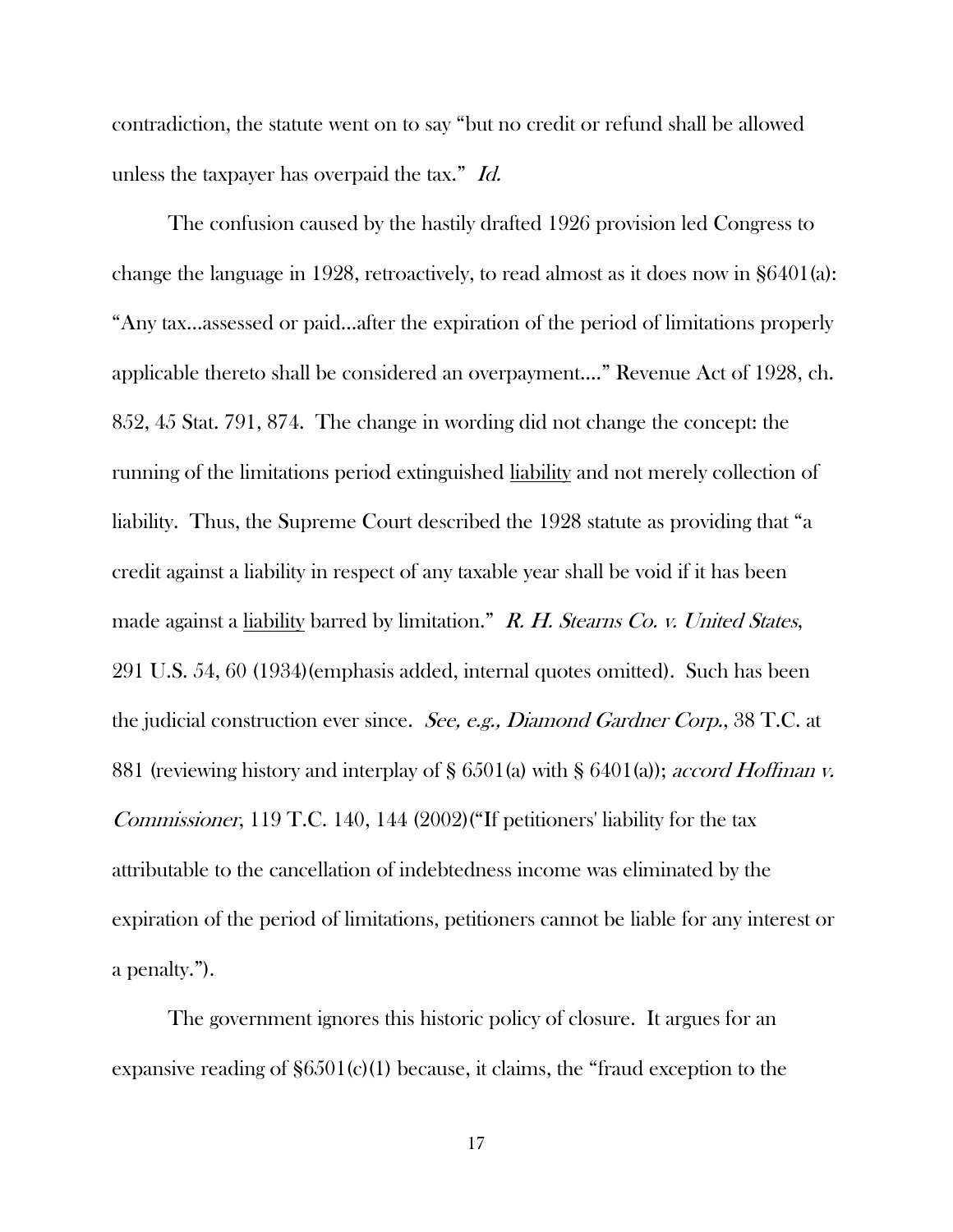statute of limitations is designed to protect the Government, not to penalize the taxpayer." (Gov.'s Br. 48). Like the government's plain-language argument, this one also begs the question of exactly what the fraud exception is designed to protect against. The traditional interpretation has read the exception as protecting the government from taxpayer fraud. And that reading is supported by the strong policy of closure for taxpayers. Keeping past tax years open is precisely the "penalty" to taxpayers that the policy of closure addresses. It might well be that the policy of protecting the fisc should now trump the policy of closure. But that is up to Congress.

### B. The intent requirement in  $$6501(c)(1)$  is the same as the intent requirement in §6663.

Section 6663 imposes a 75 percent penalty on underpayments due to fraud. The government agrees that this fraud penalty applies only where the taxpayer committed the fraud, despite the equally ambiguous language in the statute. (Gov.'s Br. 49). Courts have traditionally linked the government's burden under §6501(c)(1) to its burden under §6663: both sections require proof that the taxpayer intended to evade tax. Pittman v. Commissioner, 100 F.3d 1308, 1319 n.13 (7th Cir. 1996); Schaffer v. Commissioner, 779 F.2d 849, 857 (2nd Cir. 1985); Asphalt Indus., Inc. v. Commissioner, 384 F.2d 229, 232 (3rd Cir.1967); Drieborg v. Commissioner, 225 F.2d 216, 218 (6th Cir. 1955)(if the government failed to prove taxpayer fraud, then not only were fraud penalties erroneous, but so were any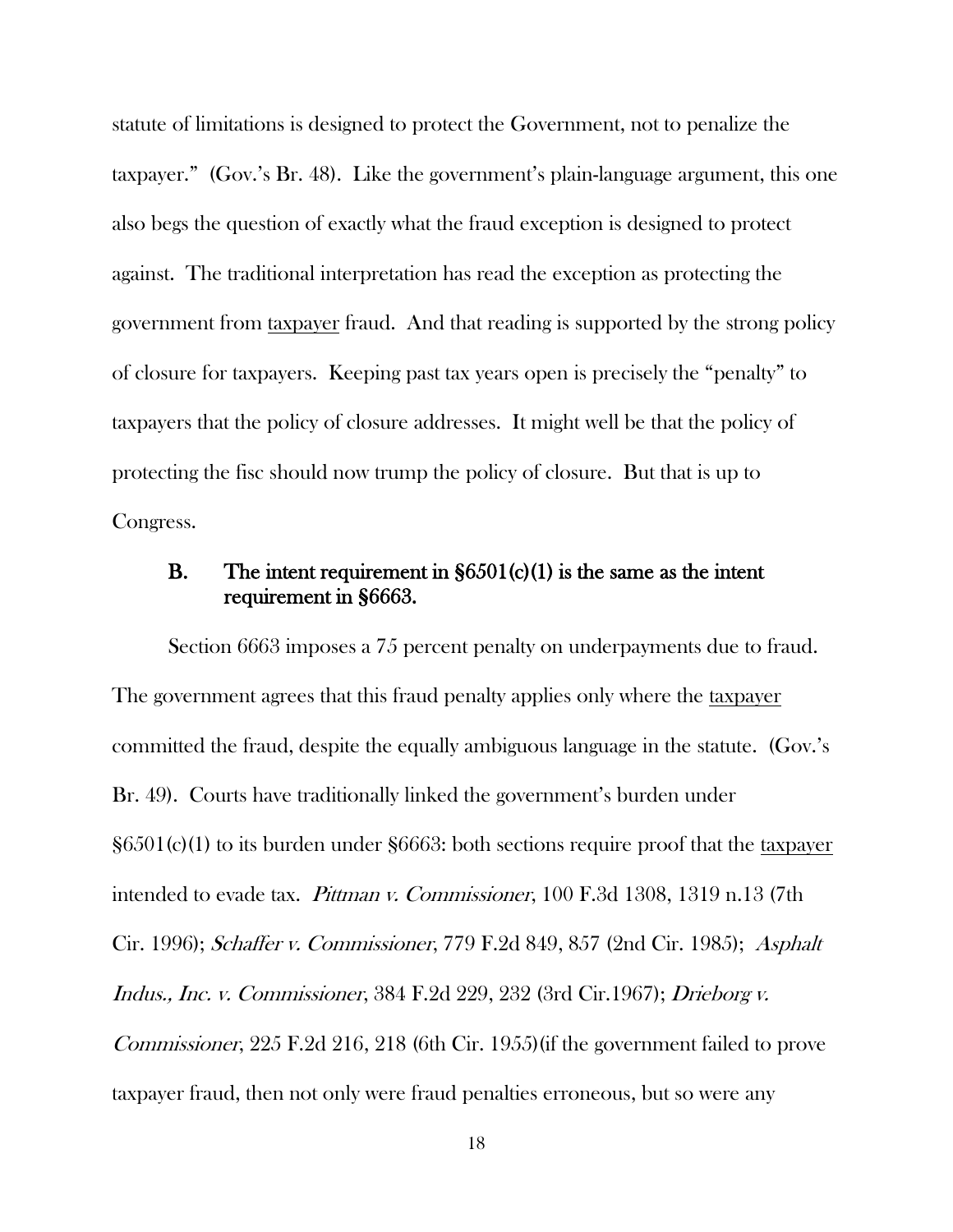deficiencies for the years barred by the assessment limitations period). See Neely v. Commissioner, 116 TC 79, 85 (2001)("the determination of fraud for purposes of the period of limitations on assessment under section  $6501(c)(1)$  is the same as the determination of fraud for purposes of the penalty under section 6663."); *Botwinik* Bros. of Mass., Inc. v. Commissioner, 39 T.C. 988, 996 (1963), acq., 1963-2 C.B. 3.

The government now argues against this traditional interpretation. It suggests that the fraud penalty carries a punitive purpose that distinguishes it from the restitutive purpose of the assessment limitation exception, and these different purposes justify a narrow resolution of the ambiguity in §6663 and more expansive reading of the ambiguity in  $\S6501(c)(1)$ . (Gov.'s Br. 48–49).

The government's argument has three weaknesses. First, it ignores the strong and consistently enforced policy of closure, discussed above. Second, it overstates the difference in purpose. The historic justification for the civil fraud penalty is remedial, not punitive. See Helvering v. Mitchell, 303 U.S. 391, 401-05 (1938). It is very similar to what the government claims is the purpose behind  $\S6501(c)(1)$ . See, e.g., Schachter v. Commissioner, 255 F.3d 1031, 1034 (9th Cir. 2001)(criminal restitution payments made by taxpayer allowed as credit towards civil fraud penalty because purpose of the civil fraud penalty was "to reimburse the Government for investigation expenses, to cover the monetary loss due to the taxpayer's fraud, and to protect revenue."). Finally, it contradicts the legislative history of these two statutes,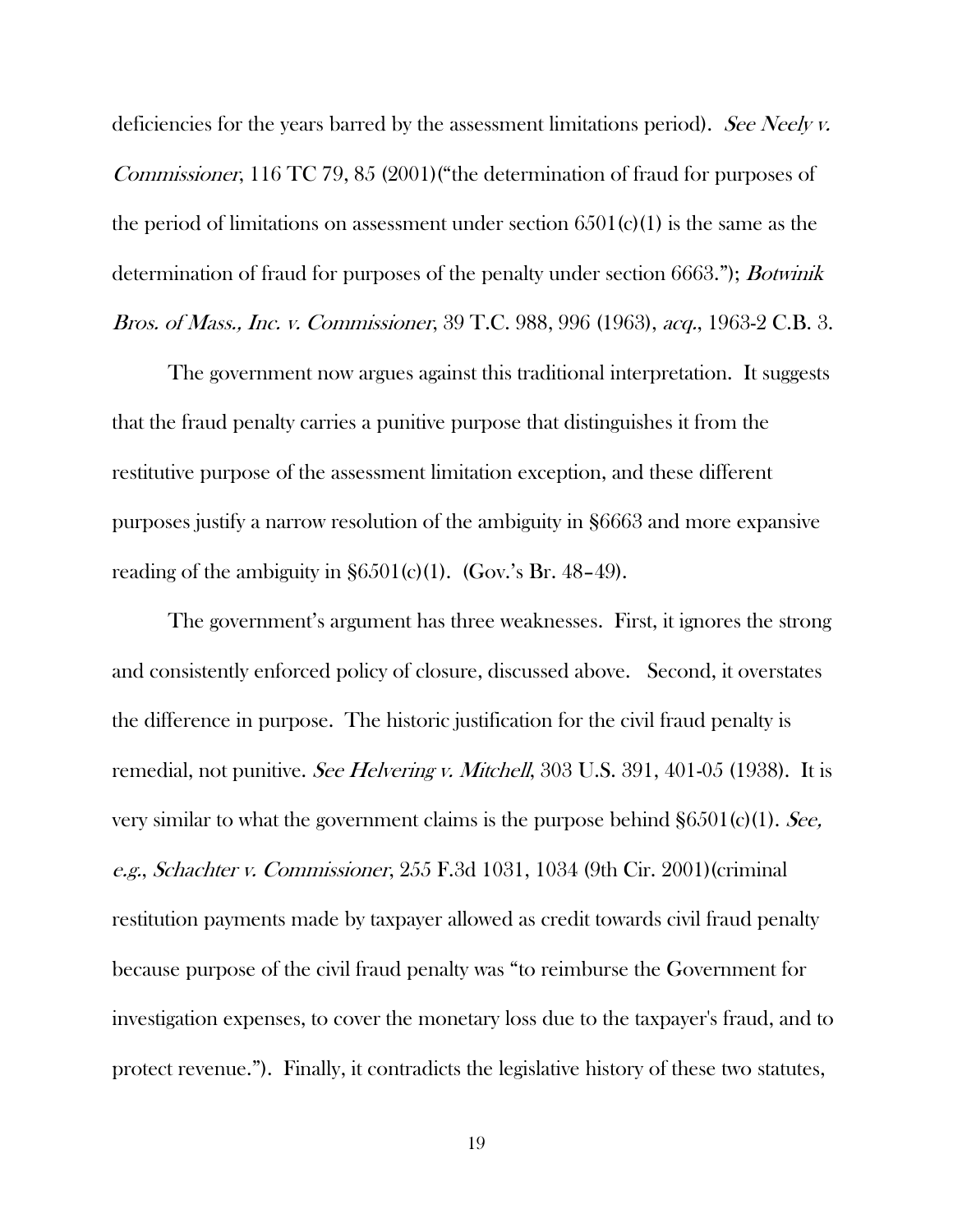which demonstrates that they were legislative twins, born in the same moment and meant to accomplish the same purpose: to impose coordinated consequences for taxpayer misbehavior.

The fraud penalty now codified in §6663 was enacted as part of the Revenue Act of 1918. As with other revenue measures, it started life in the House. H.R. 12863, 65th Cong. 2nd Sess. (as reported by H. Comm. of Ways and Means, Sept. 3, 1918). Recall that §250 of this legislation significantly changed assessment procedure. No longer was the Commissioner required to review all returns and assess by June each year. Instead, taxpayers were required to pay with their returns and the Commissioner was now allowed examine the returns "as soon as practicable" and defer assessment until then.

As sent to the Senate, the House version of §250 consisted of eight unnumbered paragraphs. 63 U.S. Revenue Acts 1909-1950 at 44-47 (Bernard D. Reams, Jr. ed., 1979). In them, the House created a new penalty for fraudulent understatements of tax, embedded in the middle of a series of contingencies, as follows: First, if the Commissioner's eventual examination revealed an understatement of tax, then "if the return is made in good faith and the understatement...is not due to any fault of the taxpayer, there shall be no penalty." Id. at 46. Second, "if the understatement is due to negligence on the part of the taxpayer, but without intent to defraud, there shall be added as part of the tax 5 per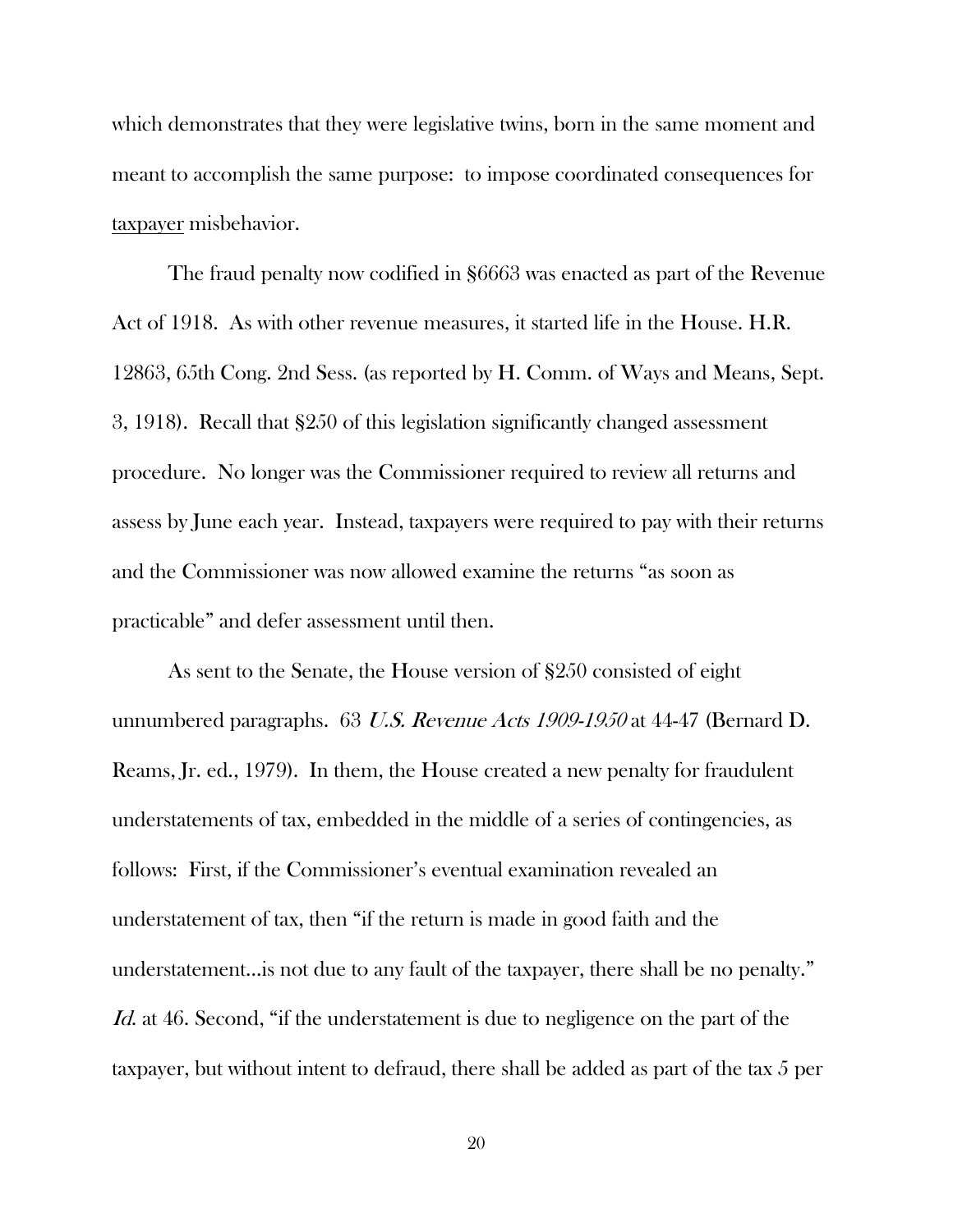centum of the total amount of the deficiency..." Id. Third, however, "[i]f the understatement is false or fraudulent with intent to evade the tax, then, in addition to other penalties provided by law...there shall be added as part of the tax 100 per centum of the amount of the deficiency." Id. As evidenced by the language "on the part of the taxpayer," the structure of this new fraud penalty scheme focused on the degree of intentionality of the taxpayer, and not third parties.

What is now the  $$6501(c)(1)$  assessment limitation exception also came from §250. That part of the the House's undifferentiated eight paragraphs read:

Except in the case of false or fraudulent returns, the amount of tax due under any return shall be determined and assessed by the Commissioner within five years after the return was due or was made, and no suit or proceeding for the collection of any tax shall be begun after the expiration of five years after the date when the return was due or was made. In the case of false or fraudulent returns, the amount of tax due may be determined at any time after the return is filed, and the tax may be collected at any time after it becomes due.

Id. at 46-47. Notice how this version continued the old phrasing, treating both "false" returns and any type of "fraudulent" return the same: both triggered the new unlimited assessment period. If that language had carried into the final statute, the exception would have completely swallowed the rule. Any error, no matter how innocent, would have defeated closure, per the settled distinction between "false" and "fraudulent" returns. Moreover, any type of fraud associated with the return would trigger the unlimited period, regardless of that fraud's relationship with "the tax" reported on the return.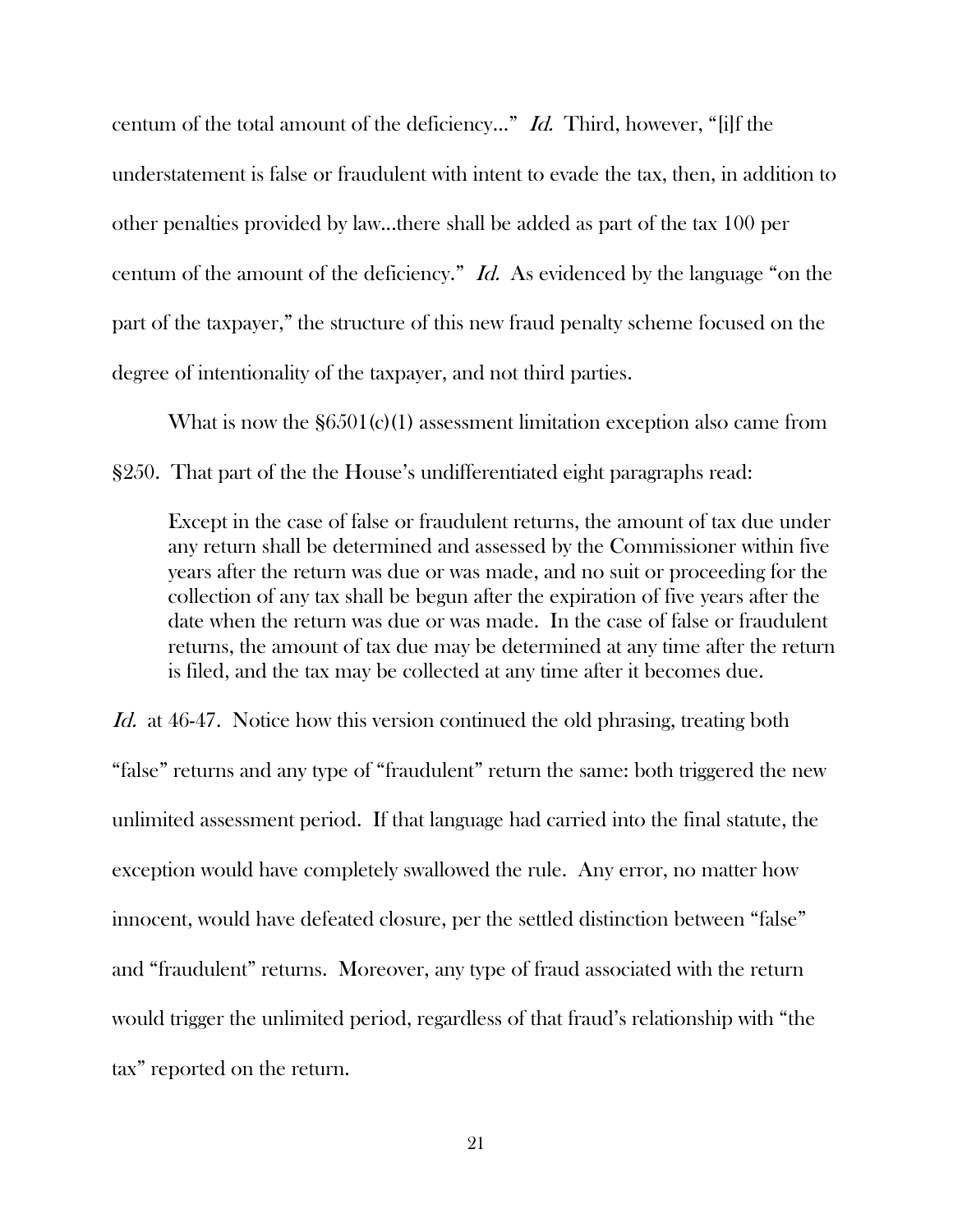The Senate Finance Committee re-formatted the House version of §250 into multiple subsections. H.R. 12863, 65th Cong. 3rd Sess., Report No. 617 (as referred to the S. Comm. on Finance, Sept. 21, 1918) at 72-78, reprinted in 64 U.S. Revenue Acts 1909-1950.<sup>3</sup> In §250(b), it coordinated the new understatement penalty with penalties previously codified in Revised Statutes §3176. In so doing, it did not disturb the series of contingencies that linked the phrase "with intent to evade" with the phrase "on the part of the taxpayer." In §250(d), previously set out on page 14, the Finance Committee fixed the problematic assessment limitation period by inserting the same "intent to evade" language from the new fraud penalty---where we have seen how it referred to the intent of the taxpayer and not third parties.

This history of how the phrase "with intent to evade" came into what is now codified at §6501(c)(1) thus strongly supports the traditional interpretation of  $\frac{\delta 501(c)}{1}$  as containing the same intent requirement as the equally ambiguous language in §6663. There is absolutely nothing in the legislation process to suggest that the phrase "with intent to evade" had one meaning for the new fraud penalty and another meaning for the fraud exception to the assessment limitations period. On the contrary, these two provisions were inextricably linked; they were legislative twins. They were born at the same time, in the same Committee, as part of the same section of the Code, to deal with the same misbehavior by taxpayers.

 $\overline{a}$ 

<sup>&</sup>lt;sup>3</sup> The Conference Committee Print is also in Vol. 64, as is the final product.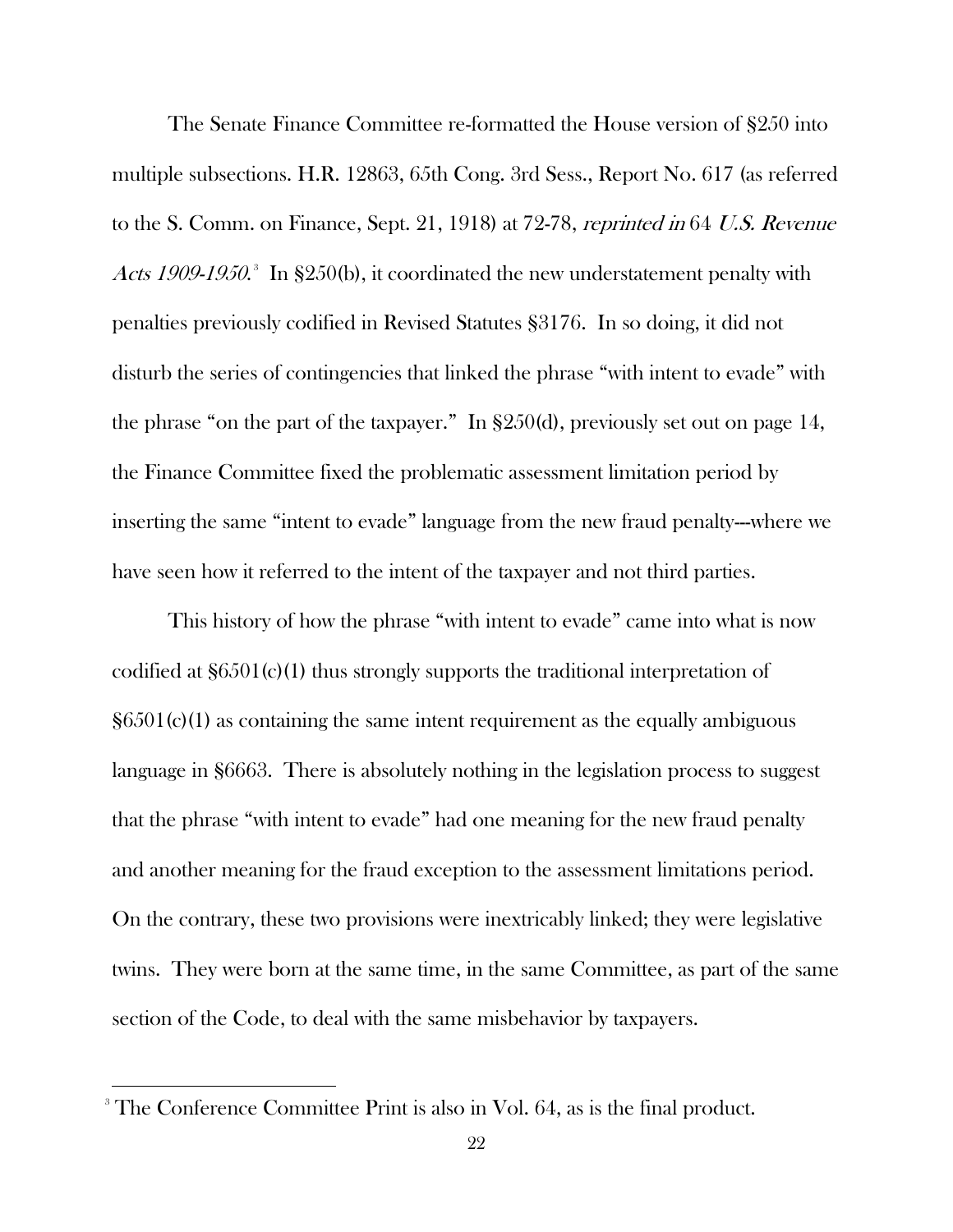#### C. Section  $6501(c)(1)$  should be read in harmony with §7454.

Whenever a taxpayer contests a Notice of Deficiency (NOD) in Tax Court, the taxpayer must overcome a very strong presumption that the NOD is correct. T.C. Rule 142; United States v. Janis, 428 U.S. 433, 441-42 (1976); Welch v. Helvering, 290 U.S. 111 (1933). Until that presumption is overcome, courts will not examine the basis for the adjustments that have been made, the propriety of the Commissioner's motives, or the administrative policy or procedure used in determining a deficiency. Zuhone v. Commissioner, 883 F.2d 1317, 1325 (7th Cir. 1989).

Section 7454 is an exception to this general rule. It provides that "[i]n any proceeding involving the issue whether the petitioner has been guilty of fraud with intent to evade tax, the burden of proof in respect of such issue shall be upon the Secretary." This statute is not limited by its terms to issues involving assertion of the fraud penalty but to any issue involving taxpayer fraud. The Tax Court has long applied this statute when the government seeks to invoke the  $\S6501(c)(1)$  fraud exception to the three-year assessment limitations period. McGowan v. Commissioner, T.C. Memo 2004–146, aff'd. 187 Fed. Appx. 915 (11th Cir. 2006); Willits v. Commissioner, 36 B.T.A. 294 (1937).

The traditional interpretation of  $\S6501(c)(1)$  is in harmony with  $\S7454$  in that both statutes focus on taxpayer misbehavior. The former creates an unlimited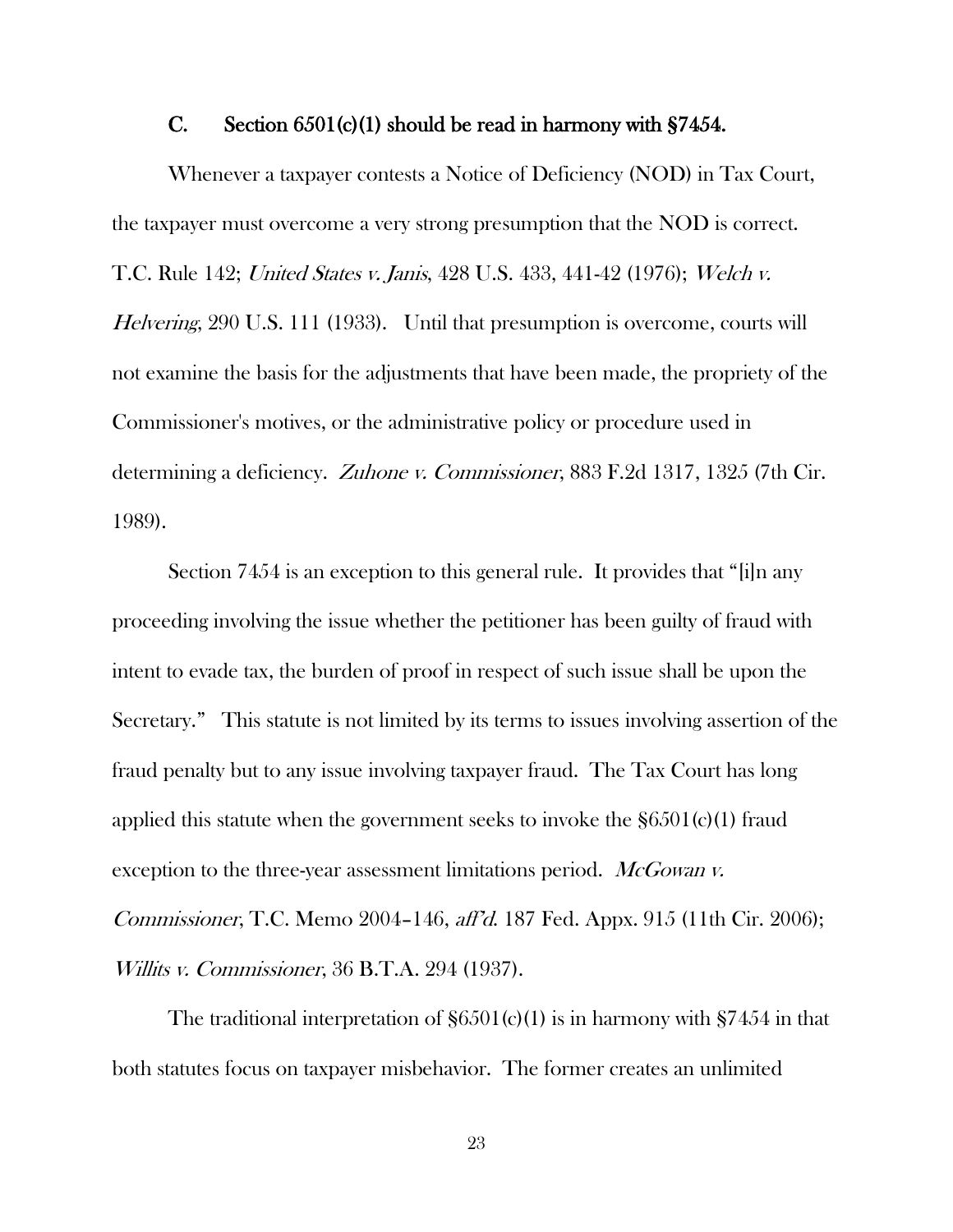assessment period when taxpayers misbehave and the latter puts the burden on the government to prove the misbehavior.

In contrast, the government's proposed interpretation of  $\S6501(c)(1)$  creates an anomaly, a gap, a problem. Who bears the burden of proof when the government seeks to extend the limitation period based on the alleged fraud of a third party, such as the taxpayer's CPA, return preparer, bookkeeper, in-house counsel, external counsel, salesperson, head of personnel, fleet manager, loan officer, or anyone else whose fraudulent activities the government decides has caused the taxpayer's return to be erroneous and thus, under the government's view, "evading" a tax? The general presumption of correctness puts the burden on the taxpayer to disprove the fraud of third parties and the plain language of §7454 would not apply. Thus, the government would bear the burden of proof on the taxpayer's fraud, but not the fraud of a third party. Such a result does not appear to be what Congress intended when it created the statutory rule.

The current set of government actors may suggest that common law allocates the burden of proof to litigants who allege fraud. They could certainly cite cases to that effect. Until Congress created the statutory rule, however, an earlier set of government actors argued strenuously that the general presumption of correctness for NOD's overcame the common law and required taxpayers to disprove allegations of taxpayer fraud. The Board of Tax Appeals began to agree. See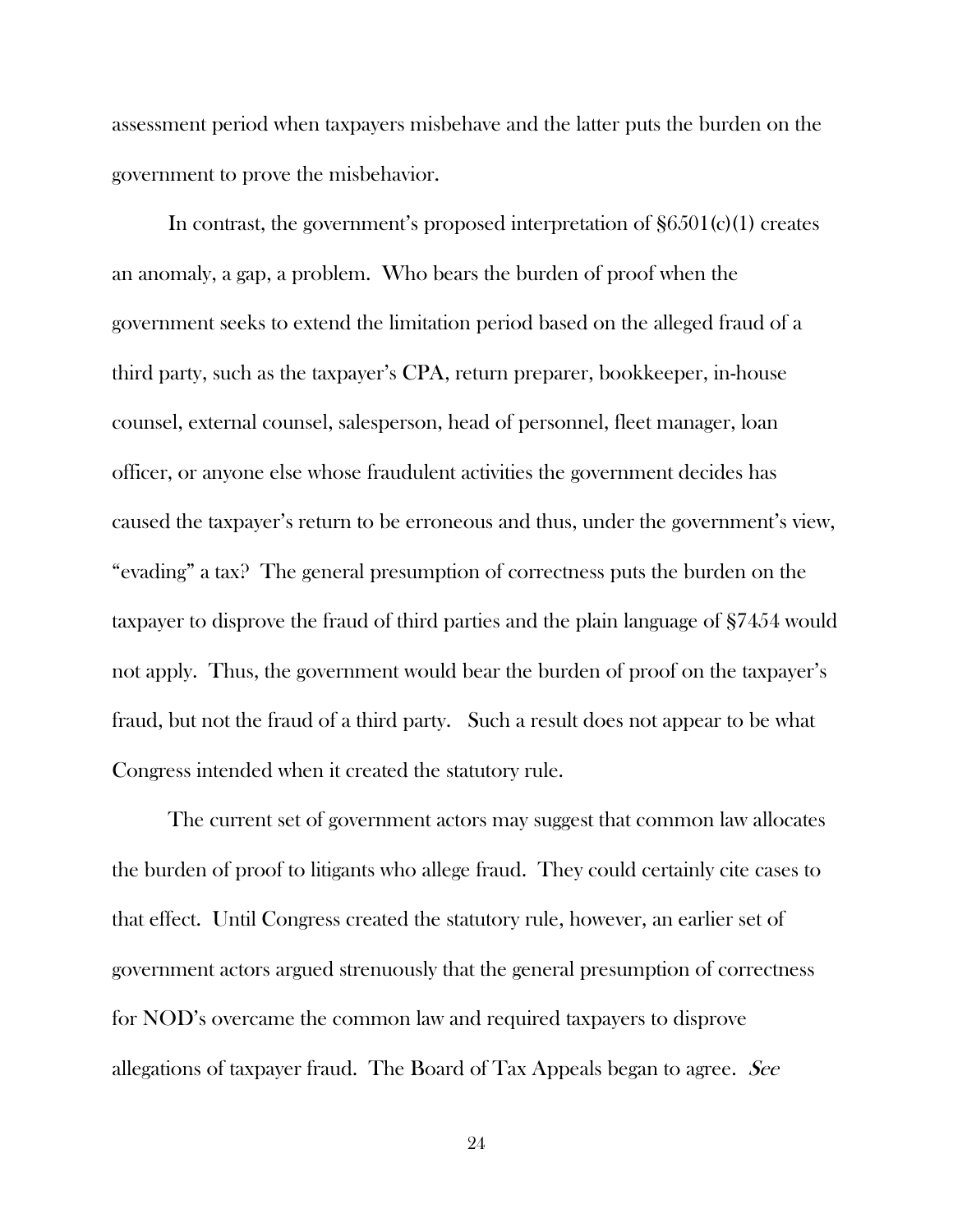Desmonds, Inc. v. Commissioner, 15 B.T.A. 738 (1929); Budd v. Commissioner, 12 B.T.A. 490 (1928), rev'd, 43 F.2d 509 (3rd Cir. 1930); Humphrey v. Commissioner, 9 B.T.A. 656 (1927).

It was to correct this practice that Congress enacted what is now codified at §7454, as §601 of the Revenue Act of 1928. 45 Stat. at 871. Budd v. Commissioner, 43 F.2d at 512. ("§601...specifically corrected this practice by amending section 907 of the Revenue Act of 1924"); accord Paddock v. United States, 280 F.2d 563 (2nd Cir. 1960)(discussing history of §7454 and its application in refund suits).

Section 601 was based on a proposal from the ABA's Committee on Taxation. Revenue Act of 1928: Hearings on H.R. 1 Before the S. Comm. on *Finance*, 70th Cong., 1st Sess. 23-26 (1928) (testimony of Hugh Satterlee). $^4$ Reflecting the traditional interpretation of  $\S6501(c)(4)$ , the discussion in the Senate Finance Committee hearing shows that the proposal was understood as applying equally to fraud for penalty purposes and for statute of limitation purposes. Id.

Even after Congress created the statutory rule, earlier sets of government actors argued strenuously that the rule did not apply in refund cases. *Paddock*, 280 F.2d at 566-67 (reviewing case law from seven circuits). So whatever position the current set of government actors may take, their time on the stage will pass and

 $\overline{a}$ 

<sup>&</sup>lt;sup>4</sup> The Hearings are reprinted in 8 U.S. Revenue Acts 1909-1950.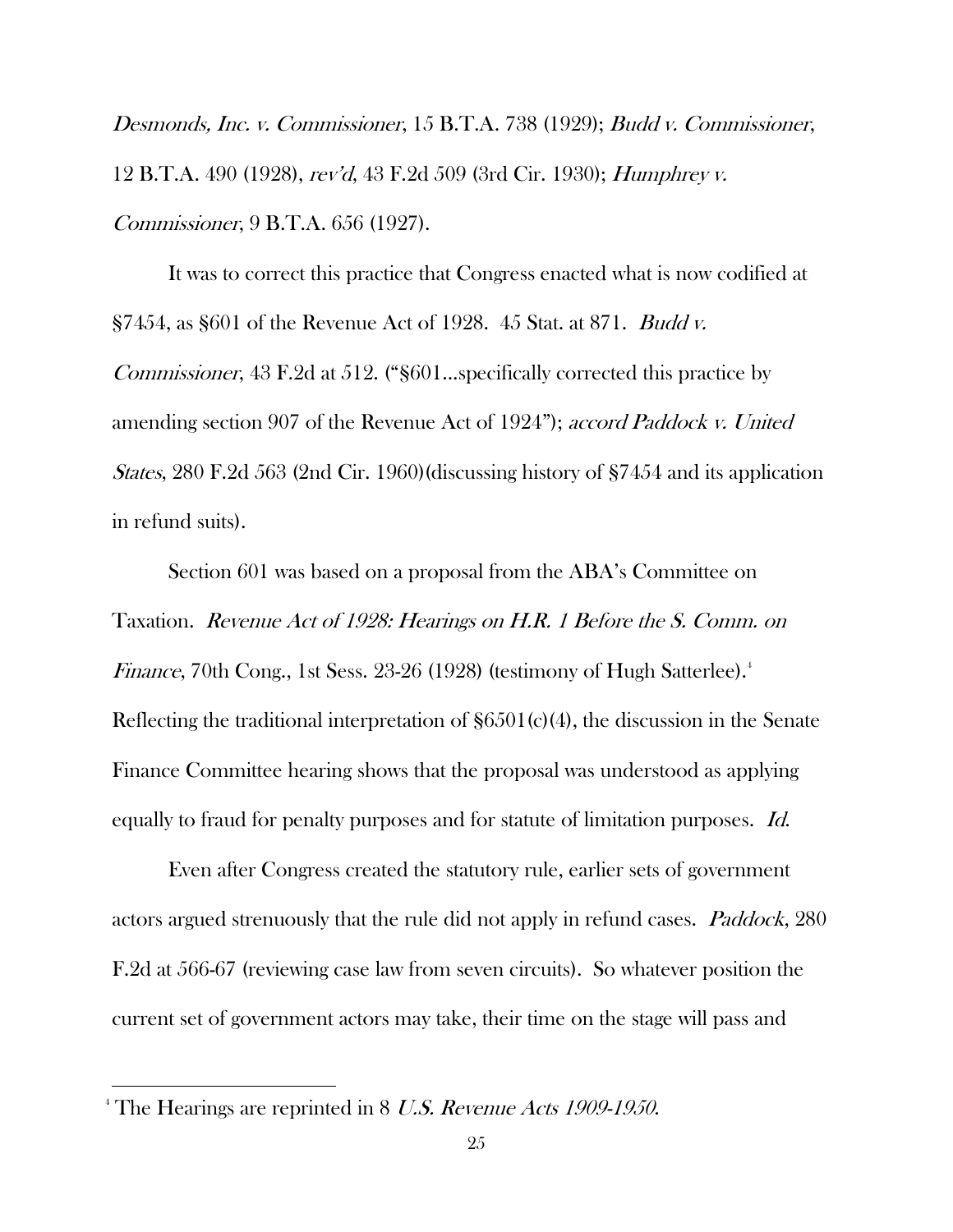another set of government actors may come to believe that the strong presumption of correctness given NODs should overcome the general common rule. That is the reason for the statute. And that is why reading  $\S6501(c)(1)$  as reaching beyond the intent of the taxpayer to evade creates an anomaly, a gap, a problem.

#### **CONCLUSION**

Misbehaving tax advisors and return preparers is certainly a serious concern. In the face of Congressional inaction, one can be entirely sympathetic to the tax agency's attempt to address the problem on its own. This is not, however, a new problem. It existed back in the 1920's when the traditional interpretation of  $\S6501(a)(1)$  was already well-developed. See Bryan T. Camp, 'Loving' Return Preparer Regulation, 140 Tax Notes 457, 469 (2013). And sympathy is not a good reason to re-interpret §6501(c)(1) in the face of a traditional interpretation wellgrounded in the text, context, and history of the statute, especially when such reinterpretation will unsettle the law.

Respectfully Submitted,

/s/ Bryan T. Camp (806) 834-8606 George H. Mahon Professor of Law Texas Tech University School of Law 1802 Hartford Ave., Mail Stop 0004 Lubbock, Texas 79409

Date: June 25, 2014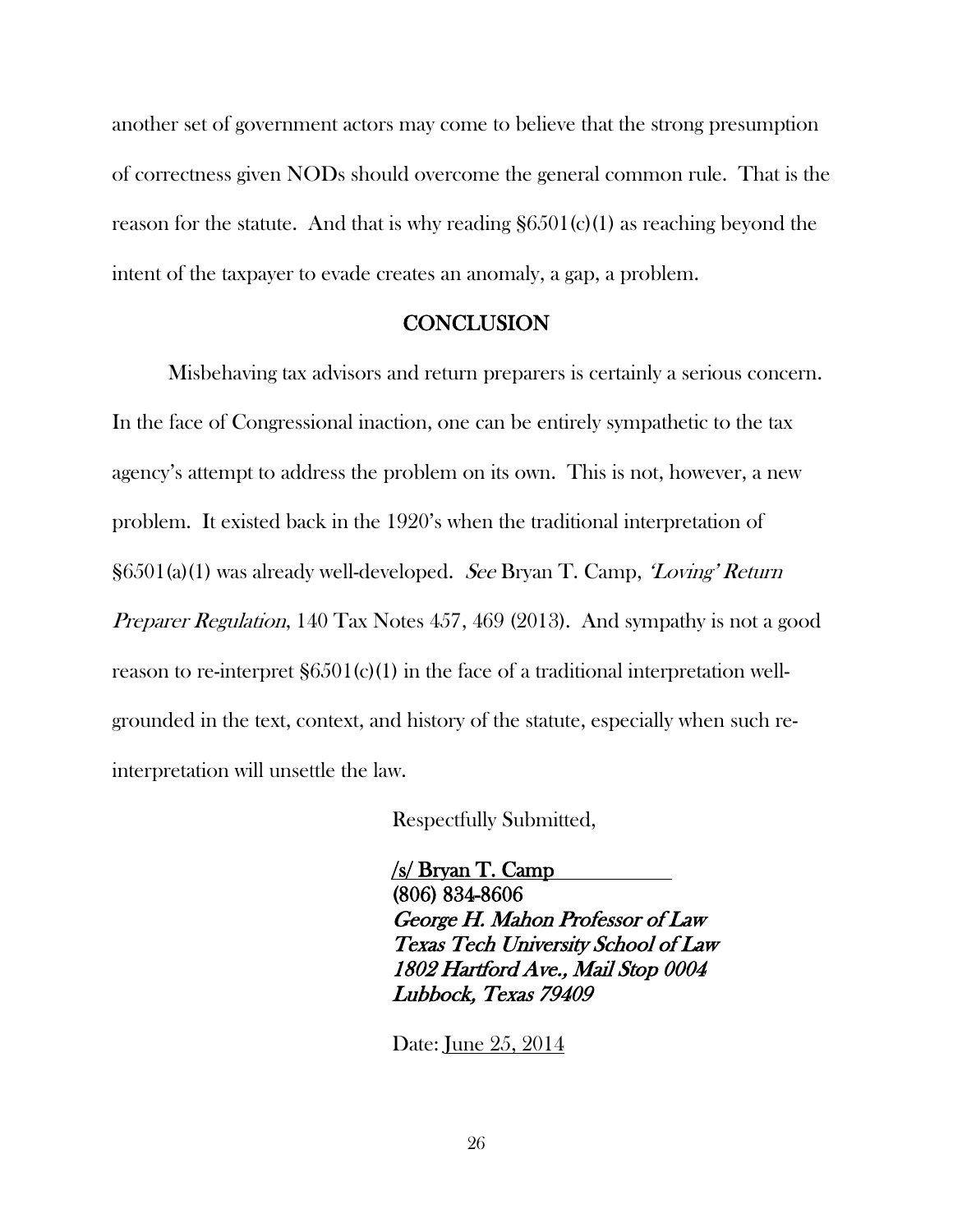### CERTIFICATE OF SERVICE

I hereby certify that I electronically filed the foregoing brief with the Clerk of the Court for the United States Court of Appeals for the Federal Circuit by using the appellate CM/ECF system on this 25th day of June, 2014. I further certify that service of the brief was made on counsel for the appellant and counsel for appellee by CM/ECF.

/s/ Bryan T. Camp

Bryan T. Camp **Attorney**